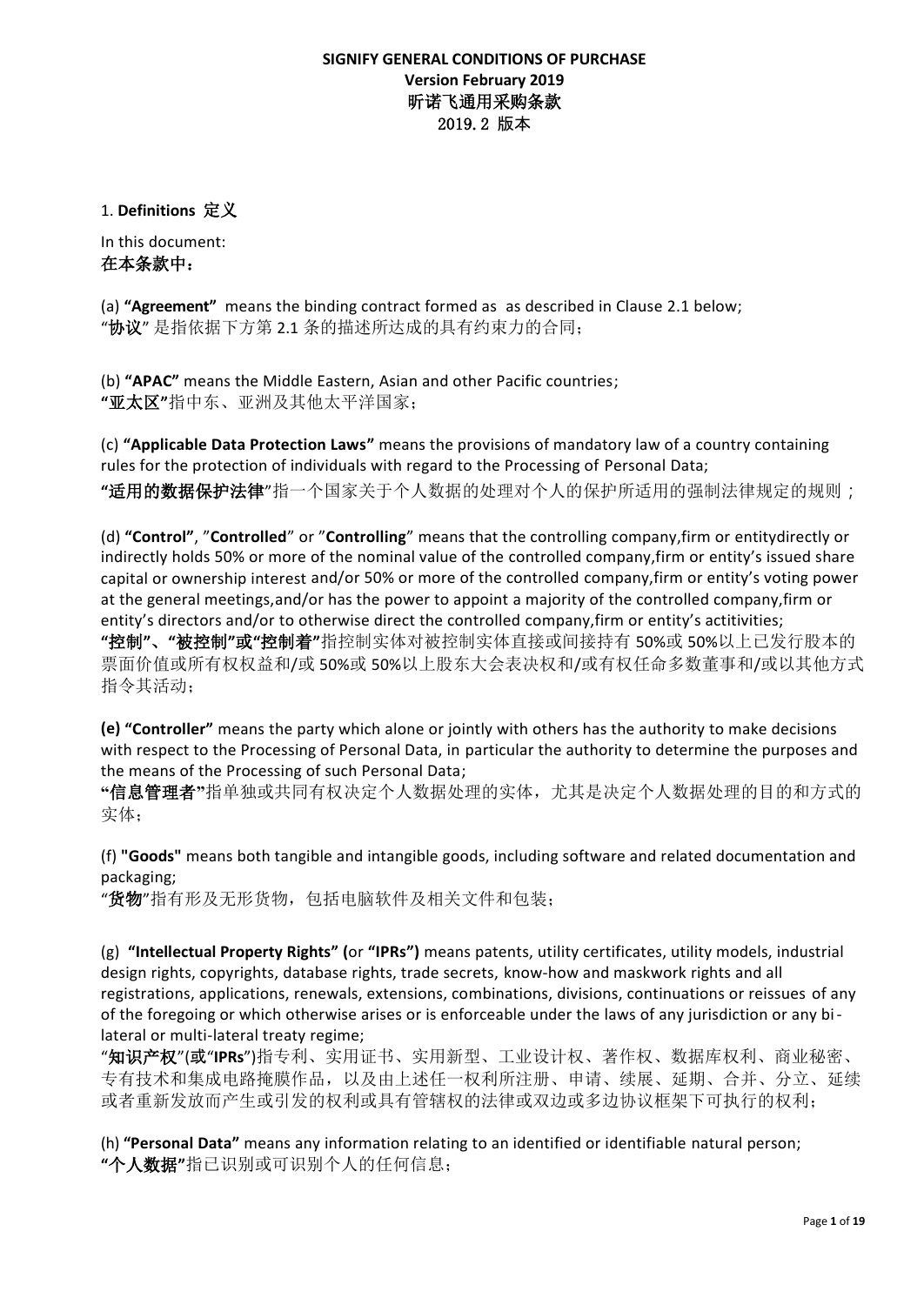(i) **"Signify"** means the Signify Affiliate identified in a purchase order and where applicable includes other Signify Affiliates;

"昕诺飞"指订单或相关文件中签约昕诺飞实体;

(j) "**Signify Affiliate(s)**" means each company, firm and legal entity which now or hereafter is: (i) Controlled by Signify,(ii) Controlling Signify or (iii) under common Control with Signify and (iv)each of such other companies, firms or legal entities as may be appointed by Signify The Signify Affiliates may be listed in the Eligible Buying Locations list (available at the Supplier Website) which may be updated from time to time by Signify; **"**昕诺飞关联方**"** 指现在或今后:(i)被昕诺飞控制的公司或法律实体;(ii)控制昕诺飞的公司或法律实 体;(iii)与昕诺飞共同被控制的公司或法律实体;(iv)被昕诺飞指定的公司或法律实体。昕诺飞关联方 可参见《合格购买地点清单》(供应商网页),此清单将由昕诺飞不时进行更新;

(k) **"Signify Data"** means any Personal Data or set of Personal Data processed by Supplier on behalf and under the instructions of Signify;

"昕诺飞数据"指供应商代表昕诺飞并在昕诺飞指示下处理的任何个人数据;

(l) "**Process**" or **"Processing"** or "**Processed**" means any operation or set of operations performed or to be performed upon Personal Data, whether or not by automatic means, such as creation, access, collection, recording, organization, structuring, storage, loading, employing, adaptation or alteration, retrieval, consultation, displaying, use, disclosure by transmission, granting remote access, dissemination or otherwise making available, alignment or combination, blocking, erasure or destruction;

**"**处理或处理中或已处理**"**指对个人数据做出的或将要做出的操作或一系列操作,无论是否是自动进行 的,比如创造、获取、收集、记录、组织、构建、存储、下载、利用、改编或修改、检索、咨询、展 示、使用、通过传输披露、授予远程操作控制权、传播或使个人数据可获取、联合、组合、阻碍、消 除或销毁的操作;

(m) **"Open Source Software"** means (1) any software that requires as a condition of use, modification and/or distribution of such software, that such software: (i) be disclosed or distributed in source code form; (ii) be licensed for the purpose of making derivative works; (iii) may only be redistributed free from enforceable IPRs; and/or (2) any software that contains, is derived from, or statically or dynamically links to, any software specified under (1);

**"**开放源代码软件**"**指(1) 任何需下列条件始能使用、修改及/或散布的软件:(i)以源代码形式披露或传 播的软件;(ii)为制造衍生作品之目的而许可的软件;(ii)只能以不具有可执行的知识产权之形式重新发 行的软件;及/或(2)包含第(1)条所述任何软件衍生而来的、或与之存在静态或动态链接的任何软件;

(n)**"Services"** means the services to be performed by Supplier for Signify under the Agreement; **"**服务**"**指供应商依协议将为昕诺飞所提供的服务;

(o) **"Supplier Affiliate(s)"** means each company,firm or other entity per the effective date of the Agreement is: (i) Controlled by Supplier, (ii) Controlling Supplier or (iii) under common Control with Supplier, only for as long as such Control exists;

**"**供应商关联方**"**指自本协议生效之日起,仅在控制存在时,(i)被供应商控制的实体;(ii)控制供应商的实 体;(iii)与供应商共同被控制的实体;

(p) **"Supplier"** shall mean each person or entity (including, where relevant, Supplier Affiliates), that enters into the Agreement;

"供应商"指签订协议的个人或实体(包括相关供应商关联方);

(q) **"Supplier Website"** means the website hosted by Signify N.V. providing relevant information about how Signify does business with its suppliers at **<https://www.signify.com/global/contact/suppliers>** or such other link as may be communicated by Signify from time to time;

**"**供应商网页**"**指由 Signify N.V.提供昕诺飞如何与供应商开展业务的相关信息的网页,网页链接为 <https://www.signify.com/global/contact/suppliers>, 或昕诺飞不时提供的其他链接;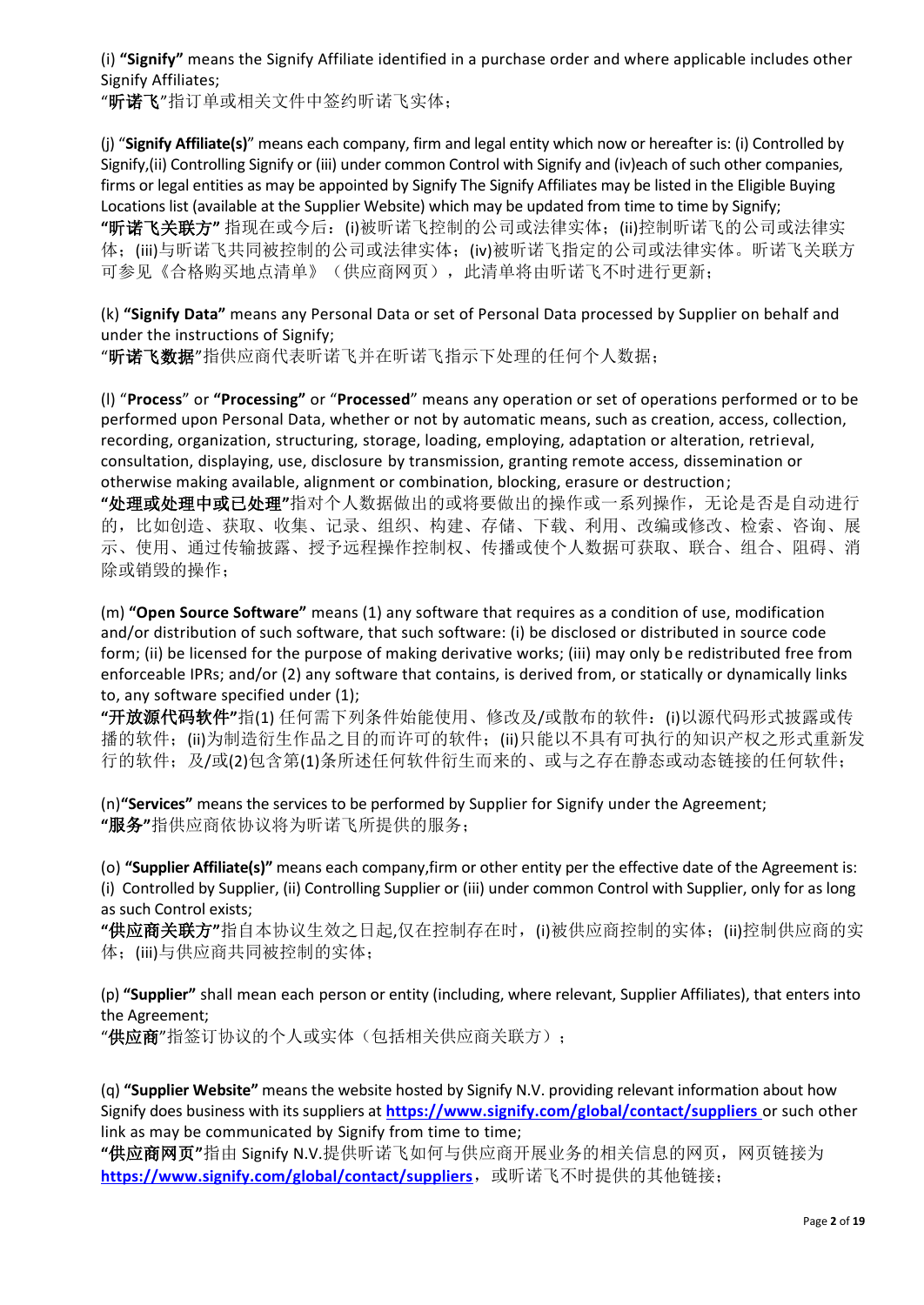(r) **"Work Product"** means all deliverables (including future deliverables) and other data, reports, works, inventions, know-how, software, improvements, designs, devices, apparatus, practices, processes, methods, drafts, prototypes, products and other work product or intermediate versions thereof produced or acquired by Supplier Affiliates, its personnel or its agents for Signify in the performance of Services under the Agreement. "**工作成果**"指由供应商关联方及供应商员工或代理人为昕诺飞在履行协议下服务的过程中的一切可交 付物(包括将来的可交付物)以及其他数据、报告、作品、发明、技术诀窍、软件、改进、设计、设 备、器械、业务、加工、方法、草稿、原型、产品以及其他工作成果或中间版本。

# **2. Formation of the Agreement** 协议的成立

2.1. These General Conditions of Purchase, together with the relevant purchase order issued by Signify, set forth the terms under which Signify's offers to purchase Goods and/or Services from Supplier. When Supplier accepts Signify's purchase order, either by acknowledgement, delivery of any Goods and/or commencement of performance of any Services, a binding contract shall be formed.Such Agreement is limited to these General Conditions of Purchase, the relevant purchase order and any attachments. Signify does not agree to any proposed amendment, alteration, or addition by Supplier. The Agreement can be varied only in writing signed by Signify. Any other statement or writing of Supplier shall not alter, add to, or otherwise affect the Agreement.

本通用采购条款以及昕诺飞出具的相关订单规定了昕诺飞向供应商要约采购货物和/或服务的条款。当 供应商以确认、交付任何货物和/或服务或开始履行任何服务之方式接受昕诺飞的订单时,一个具有拘 束力的协议即已有效成立。该协议受限于本文所述通用采购条款、相关订单及任何附件之规定。昕诺 飞不接受供应商拟定的任何修订、变更或补充。协议仅经昕诺飞书面签署后可予以变更。供应商的任 何其他声明或书面文件均不得变更、补充或以其他方式影响协议。

2.2. Signify is not bound by and hereby expressly objects to and rejects Supplier's general conditions of sale and any additional or different terms or provisions that may appear on any proposal, quotation, price list, acknowledgment, invoice, packing slip or the like used by Supplier. Course of performance, course of dealing, and usage of trade shall not be applied to modify these General Conditions of Purchase. 昕诺飞在此明确不同意并拒绝在供应商的计划、报价、价目表、确认函、发票、装箱单或类似物品上 出现供应商通用销售条款,昕诺飞将不受其约束。任何交易方式、交易过程及商业惯例不应更改本通 用采购条款之约定。

2.3. All costs incurred by Supplier in preparing and submitting any acceptance of Signify's offer shall be for the account of Supplier.

供应商应自行承担所有因准备及提出对昕诺飞要约之接受所产生之成本及费用。

2.4. For certain countries a translated version of the Signify General Conditions of Purchase has been made available to Supplier on the following website:

[https://www.signify.com/global/contact/suppliers/working-with-signify/general-conditions-of-purchase.](https://www.signify.com/global/contact/suppliers/working-with-signify/general-conditions-of-purchase) In case of a conflict between a country specific translated version of the Signify General Conditions of Purchase and these Signify General Conditions of Purchase, the latter shall prevail.

在某些国家, 昕诺飞通用采购条款翻译版本可见于网站

[https://www.signify.com/global/contact/suppliers/working-with-signify/general-conditions-of-purchase.](https://www.signify.com/global/contact/suppliers/working-with-signify/general-conditions-of-purchase)若网 站翻译版本与本通用条款有不一致处,以后者为准。

2.5. For certain countries a country specific version of the Signify General Conditions of Purchase shall govern the Agreement, which country specific version has been made available to Supplier on the following website[: https://www.signify.com/global/contact/suppliers/working-with-signify/general-conditions-of](https://www.signify.com/global/contact/suppliers/working-with-signify/general-conditions-of-purchase)[purchase.](https://www.signify.com/global/contact/suppliers/working-with-signify/general-conditions-of-purchase)

在某些国家,有针对该国家的特定昕诺飞通用采购条款,该特定版本见于网站 [https://www.signify.com/global/contact/suppliers/working-with-signify/general-conditions-of-purchase.](https://www.signify.com/global/contact/suppliers/working-with-signify/general-conditions-of-purchase)

# **3. Time of the Essence** 遵守时间规定之必要

3.1 Time is of the essence and all dates referred to in the Agreement shall be firm. In the event that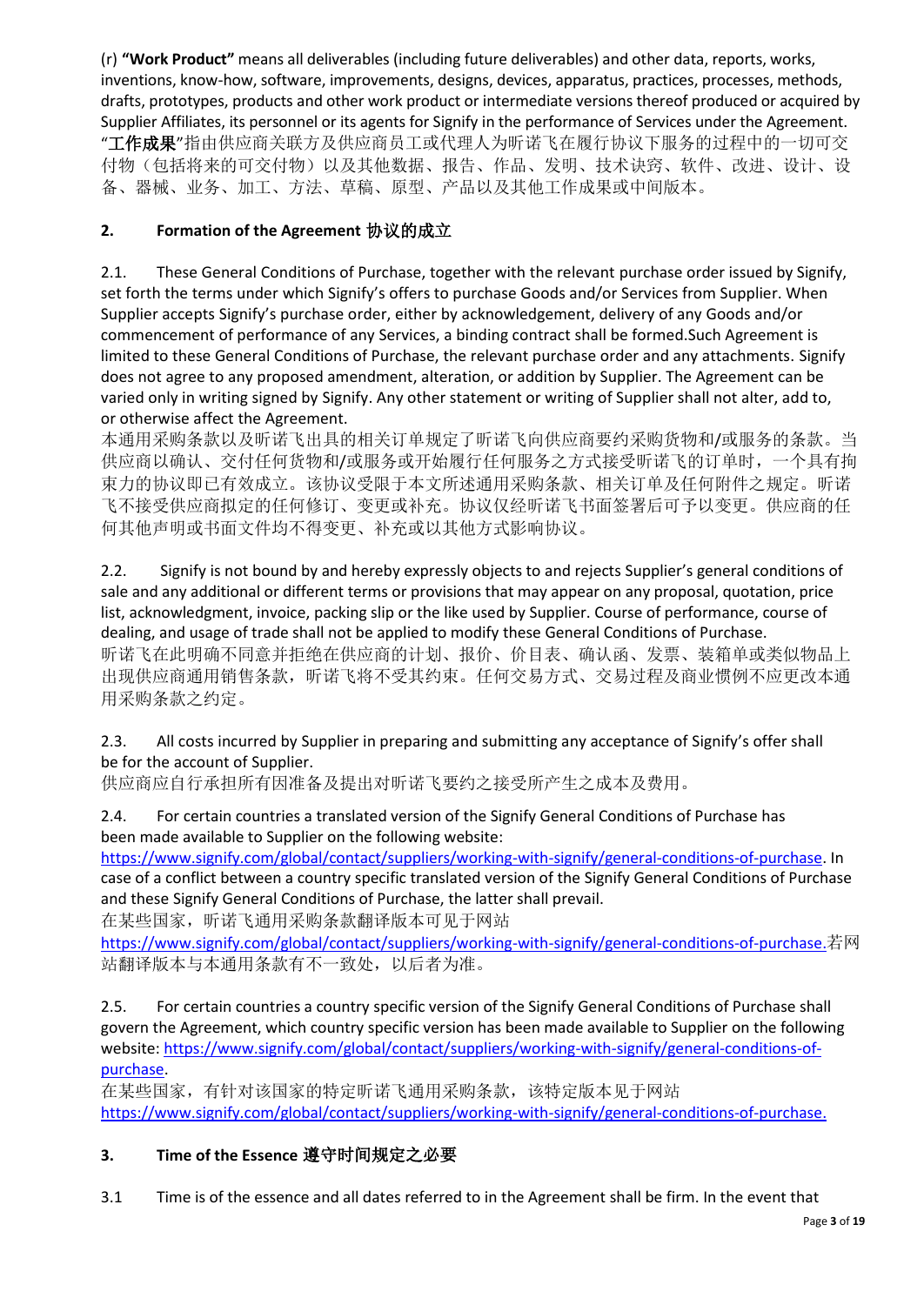Supplier anticipates any difficulty in complying with any delivery date or any of its other obligations under the Agreement, Supplier shall promptly notify Signify in writing.

时间至关重要且供应商应严格遵守协议规定的全部日期。若供应商预计按协议规定的任何交货日期交 货或履行其他义务有困难,应立即以书面形式通知昕诺飞。

### **4. Delivery of Goods** 货物交付

4.1. All Goods shall be delivered DAP "named place" (as defined in the Incoterms 2010) with "named place" as the final place of delivery as mentioned on the purchase order. In case the purchase order contains a different Incoterm, the Incoterm on the purchase order prevails.

全部货物应按照DAP"指定地点"(按《2010年国际贸易术语解释通则》定义)交付,指定地点是订单中 所列的最终送达地点。若订单中Incoterm术语不一致,以订单中Incoterm术语为准。

4.2. Delivery shall be completed as per the applicable Incoterm, but this shall not constitute acceptance of the Goods.

交付应依照适用的国际贸易术语完成,但交付不构成昕诺飞对货物的接受。

4.3. Supplier shall, concurrently with the delivery of the Goods, provide Signify with copies of all applicable licenses. Each delivery of Goods to Signify shall include a packing list stating at least (i) the applicable purchase order number, (ii) the Signify part number, (iii) the quantity shipped, and (iv) the date of shipment.

供应商应于交付货物的同时向昕诺飞提供所有相关证书的复印件。每次向昕诺飞交付货物时应附有装 箱单,装箱单至少表述下列内容: (i)订单编号,(ii)昕诺飞货物/零件编号,(iii)装运数量,及(iv)装运日 期。

4.4. Supplier shall make no partial delivery or delivery before the agreed delivery date(s). Signify reserves the right to refuse delivery of Goods and return same at Supplier's risk and expense if Supplier defaults in the manner and time of delivery or in the rate of shipment. Signify shall not be liable for any costs incurred by Supplier related to production, installation, assembly or any other work related to the Goods, prior to delivery in accordance with the Agreement.

供应商不得分批交货或在约定的交货日期前交货。若供应商未依约定的方式、时间或运输费率交货, 昕诺飞有权拒绝接受货物并将该货物退回给供应商,由此产生的风险及费用由供应商自行承担。在供 应商依协议完成交付前,昕诺飞不承担供应商因货物的生产、安装、组装或任何其他作业所发生的任 何成本及费用。

4.5. Any design, manufacturing, installation or other work to be performed by or on behalf of Supplier under the Agreement shall be executed with good workmanship and using proper materials and in accordance with all applicable laws, regulations and codes.

协议下应由供应商履行或以供应商名义履行的任何设计、制造、安装或其他作业应以良好工艺和合格 材料来履行并符合一切现行的法律、法规和准则。

4.6. Supplier shall pack, mark and ship the Goods in accordance with sound commercial practices and Signify's specifications in such manner as to prevent damage during transport and to facilitate efficient unloading, handling and storage, and all Goods shall be clearly marked as destined for Signify. Notwithstanding the provisions of the applicable Incoterms, Supplier shall be responsible for any loss or damage due to its failure to properly preserve, package, handle (before delivery as per the applicable Incoterm) or pack the Goods; Signify shall not be required to assert any claims for such loss or damage against the common carrier involved.

供应商应依良好商业惯例及昕诺飞的指示包装、标识以及运送货物,以避免货物在运送途中发生损 害,并方便货物的装卸、处置及仓储。全部货物应清楚标示为交付昕诺飞的货物。无论适用的国际贸 易术语作何规定,若供应商(依照适用的国际贸易术语,供应商在交付前)未能妥善保存、包装、处 置或堆放货物,则供应商应负责由此产生的任何损失或损害,而无需昕诺飞向相关承运人提出损害赔 偿的请求。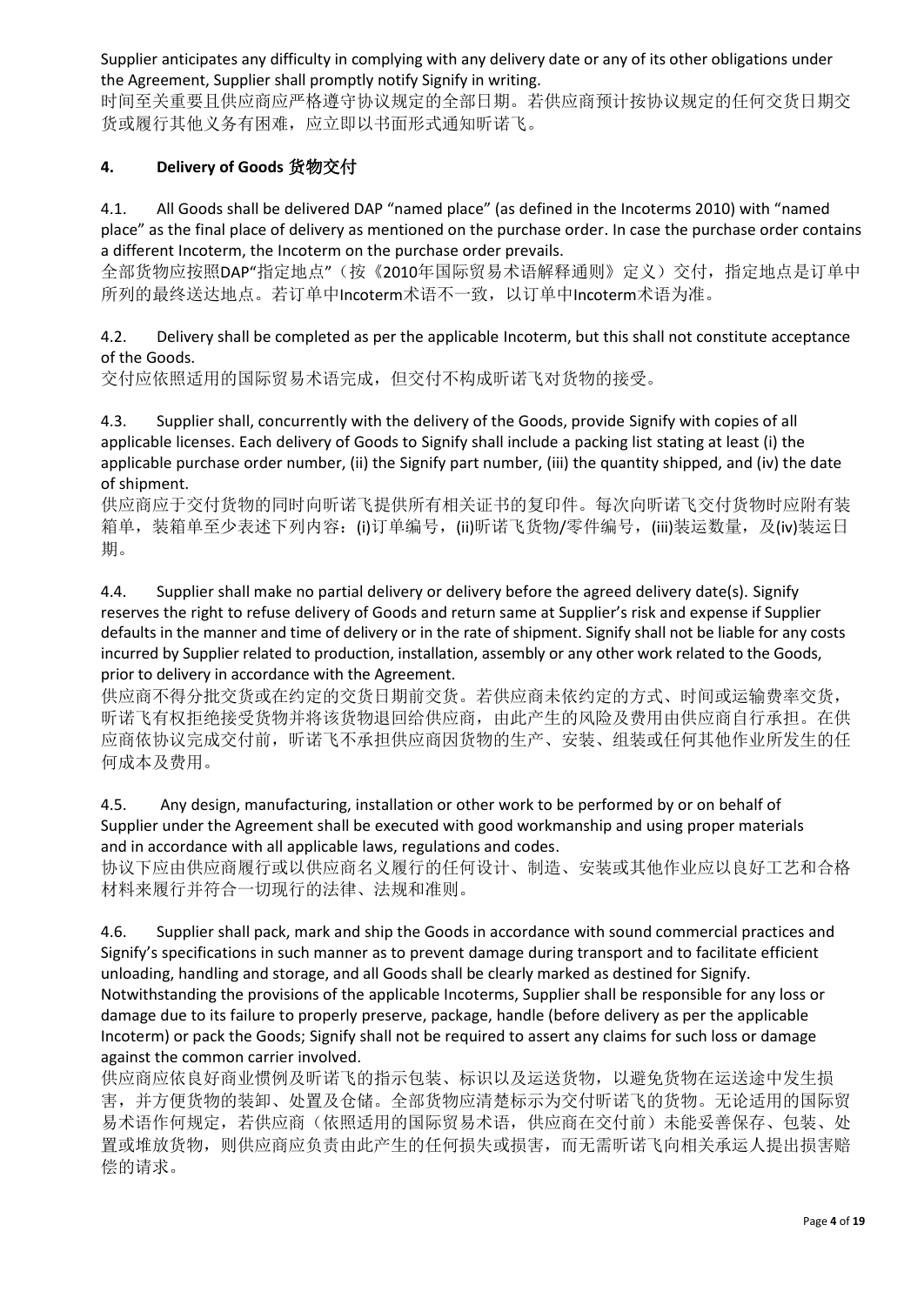### **5. Changes to Goods** 货物变更

5.1. Supplier shall not, without prior written consent of Signify, make any changes affecting Goods, including process or design changes, changes to manufacturing processes (including geographic location) changes affecting electrical performance, mechanical form or fit, function, environmental compatibility, chemical characteristics, life, reliability or quality of Goods or changes that could have material impact upon Supplier's quality system.

未经昕诺飞事先书面同意,供应商不得作出任何影响货物之变更,包括加工或设计变更、制造工艺 (含地理位置)变更、影响货物的电气性能、机械形式、尺寸或功能、环境兼容性、化学特性、寿 命、可靠性或质量的变更、或可能对供应商的质量体系产生实质性影响的变更。

### **6. Inspection, Testing, Rejection of Goods** 货物检验、检测及拒绝受领

6.1. Inspection, testing of or payment for the Goods by Signify shall not constitute acceptance. Inspection or acceptance of or payment for the Goods by Signify shall not release Supplier from any of its obligations, representations or warranties under the Agreement.

昕诺飞的检验、测试或付款不应构成昕诺飞对货物的接受。昕诺飞对货物的检验、接受或付款不免除 供应商在协议下应作出的任何义务、声明或承诺。

6.2. Signify may, at any time, inspect the Goods or the manufacturing process for the Goods. If any inspection or test by Signify is made on the premises of Supplier, Supplier shall provide reasonable facilities and assistance for the safety and convenience of Signify's inspection personnel.

昕诺飞可随时检验货物或货物生产流程。若昕诺飞在供应商的场所进行任何检验或测试,供应商应为 昕诺飞检测人员的安全及便利提供适当设施与协助。

If Signify does not accept any of the Goods, Signify shall promptly notify Supplier of such rejection, and Clause11 below shall apply. Within two (2) weeks from such notification, Supplier shall collect the Goods from Signify at its own expense. If Supplier does not collect the Goods within said two (2) week period, Signify may have the Goods delivered to Supplier at Supplier's cost, or with the Supplier's prior consent destroy the Goods, without prejudice to any other right or remedy Signify may have under the Agreement or at law. Goods not accepted but already paid by Signify shall be reimbursed by Supplier to Signify and Signify shall have no payment obligation for any Good not accepted by Signify.

若昕诺飞不接受货物,昕诺飞应立即通知供应商该等拒绝,并依本条款第 11 条的约定处理。在发出通 知后二(2)周内,供应商应自行承担费用前往昕诺飞处取回货物。若供应商未能在二(2)周内取回 货物, 听诺飞可将货物退还至供应商, 由此产生的费用由供应商承担, 或经供应商事先同意后销毁货 物,该等行为将不影响昕诺飞依协议或法律可享受的任何其他权利或救济。昕诺飞拒绝接受但已付款 的货物应由供应商向昕诺飞退款,昕诺飞无义务为其拒绝接受的任何货物付款。

6.3. If, as a result of sampling inspection, any portion of a lot or shipment of like or similar items is found not to conform to the Agreement, Signify may reject and return the entire shipment or lot without further inspection or, at its option, complete inspection of all items in the shipment or lot, reject and return any or all nonconforming units (or accept them at a reduced price) and charge Supplier the cost of such inspection. 若取样检测结果显示装运的整批货物中的任何某一部分不符合协议要求,昕诺飞有权拒绝并退回整批 货物而无需进行进一步检测, 昕诺飞也可选择完成该批次所有货物的检测, 并在检测后拒绝和退回任 何或全部不符合要求的货物(或减价接受不符合要求的货物),并向供应商收取检测费用。

#### **7. Performance of Services** 服务的履行

#### 7.1. Supplier shall perform the Services with due skill and care, using the proper materials and employing sufficiently qualified staff.

供应商应行使适当技能及善良管理人之注意义务履行服务,且应使用合格材料并雇用充分胜任其工作 的人员。

7.2. Supplier shall be fully liable for the acts and omissions of any and all third parties with which it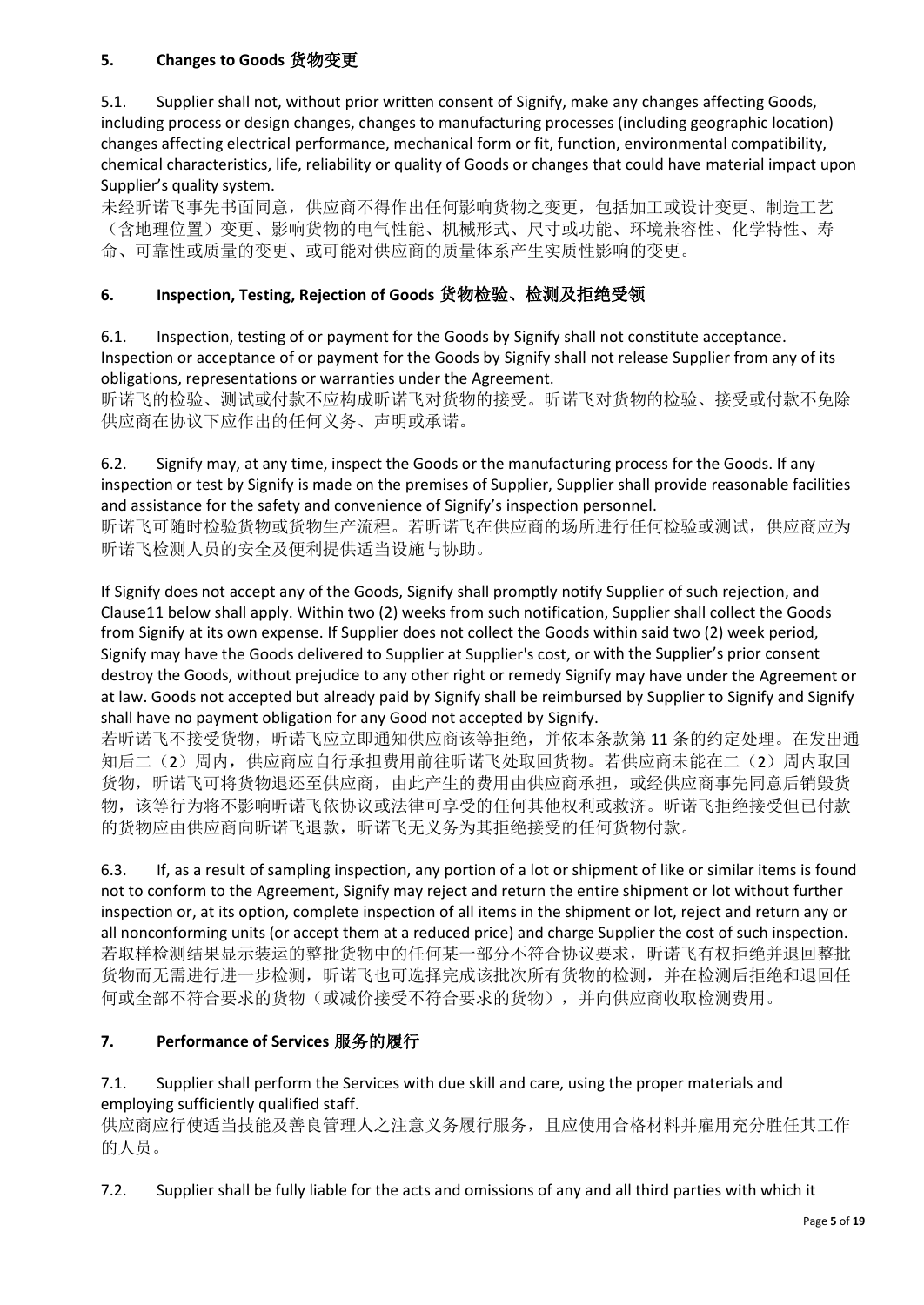has contracted in connection with the Services.

若供应商为履行服务而与第三人建立合同关系,供应商应就任何及所有该等第三人之作为和不作为的 行为对昕诺飞承担全部责任。

7.3. Only written confirmation by Signify shall constitute acceptance of the Services performed. If Signify does not accept the Service and/or Work Product(s), Clause 11 below shall apply. Signify shall promptly notify Supplier of such rejection, and Supplier will, at its own expense, carry out the necessary corrections, additions and modifications reasonably requested by Signify in writing within thirty (30) days of such notification.

仅昕诺飞的书面确认构成昕诺飞对供应商所提供服务的接受。若昕诺飞拒绝接受服务和/或工作成果, 则适用下述第 11 条。昕诺飞应将该等拒绝及时通知供应商,供应商应当在昕诺飞发出该等书面通知后 三十(30)日内根据听诺飞的合理要求采取必要的改正、增加以及修正措施,由此产生的费用应由供 应商自行承担。

## **8. Prices; Payment** 价格**;** 付款

8.1. Unless provided otherwise in the purchase order issued by Signify, title in the Goods shall pass to Signify at the time risk is transferred to Signify pursuant to the applicable Incoterm. 除非昕诺飞的订单另有规定,货物所有权同时货物灭损的风险应依据适用的国际贸易术语转移至昕诺 飞。

8.2. All prices quoted in the Agreement shall be fixed prices. Supplier warrants that such prices are not in excess of the lowest prices charged by Supplier to other similarly situated customers for similar quantities of Goods or Services of like kind and quality.

协议中所有价格均为固定价格。供应商保证上述价格不超过供应商于类似供货数量、服务及质量的条 件下给予其他类似客户的最低价格。

8.3 (i) All prices are gross amounts but exclusive of any value added tax (VAT), sales tax, GST, (Goods and Service Tax),consumption tax or any other similar tax only. (ii) If the transactions as described in the Agreement are subject to any applicable VAT, sales tax, GST, consumption tax or any other similar tax, Supplier may charge VAT, sales tax, GST, (Goods and Servive Tax), consumption tax or any other similar tax to Signify, which shall be paid by Signify in addition to the prices quoted. Supplier is responsible for paying any applicable VAT, sales tax, GST(Goods and Service Tax), consumption tax or any other similar tax to the appropriate (tax) authorities. At or after the time delivery has been completed as per Clause 4 but ultimately within six months from delivery, Supplier shall issue an invoice meeting all applicable legal and fiscal requirements and which in any event shall contain: (i) name, address and VAT registration code of Signify, (ii) name, address and VAT registration code of Supplier, (iii) Supplier invoice reference number, (iv) the Signify purchase order number, (v) Supplier invoice date, (vi) amount payable and (vii) applicable currency. Supplier shall send the invoice to Signify according to the instructions as set forth on the purchase order. (i) 所有价格均为总金额,但不包含增值税(VAT)、营业税、货物服务税、消费税或任何其他类似税费。 (ii) 若协议中约定的交易须缴纳任何相关增值税、营业税、货物服务税、消费税或其他类似税费,供应 商可向昕诺飞收取,昕诺飞将在产品报价外另行支付该等税费。供应商负责向相关税务机关缴纳任何 适用的增值税、营业税、货物服务税、消费税或其他类似税费。根据第 4 条完成交付之时或之后但于 货物交付后六个月之内,供应商应出具符合一切相关法律和财务要求的发票,发票在任何时候都应包 括: (i) 昕诺飞的名称、地址和增值税税号; (ii) 供应商的名称、地址和增值税税号, (iii) 供应商的发票 编号; (iv) 昕诺飞订单号; (v) 供应商发票日期; (vi) 应付款金额; (vii) 适用的货币币种。供应商应按照 订单上的指示向昕诺飞交付发票。

# 8.4. Any license fees shall be included in the price.

任何价格均应包括许可费用。

8.5. Subject to the acceptance of the Goods, Services and/or Work Product by Signify, and unless provided otherwise in the purchase order of Signify, payment shall be made within ninety-five (95) days end of month from the receipt of the correct invoice to the extent allowed under applicable mandatory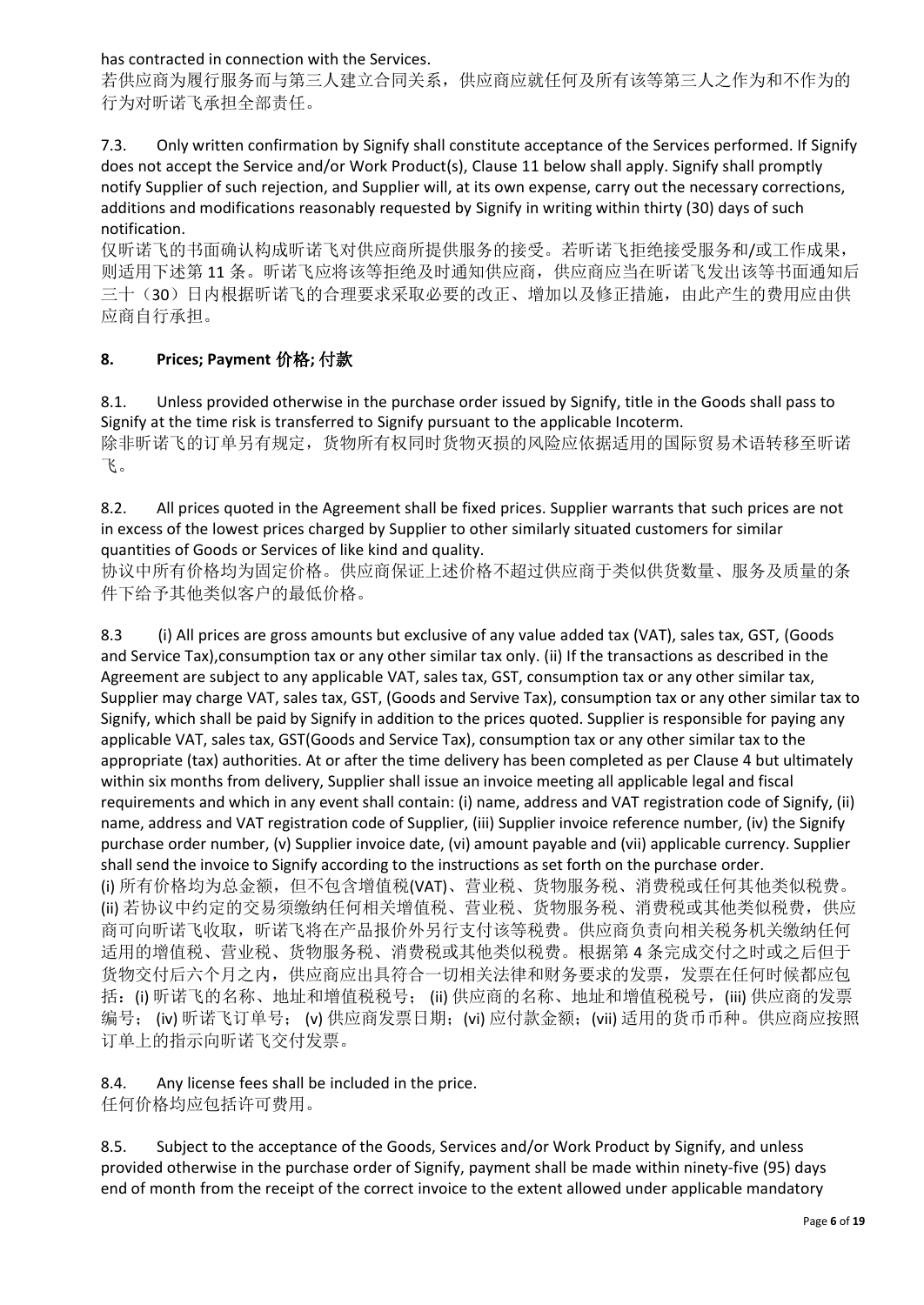law, all in accordance with Clause 8.3 in the proper form. Signify performs its payment runs three times per month.

在昕诺飞接受货物、服务和/或工作成果的前提下,且除非订单另有规定,付款应按下述方式进行: 在 收到在适用的强制法律允许的范围内按第 8.3 条规定开具的形式合格的正确发票当月月底起九十五 (95)天内付款。 昕诺飞每个月份的付款日有三次。

8.6. If Supplier fails to fulfill any of its obligations under the Agreement, Signify may suspend payment to Supplier upon notice to Supplier. 若供应商不能完成其在协议下的任何义务,则昕诺飞可在通知供应商后暂停向其付款。

8.7. Supplier hereby unconditionally accepts that Signify and any of the Signify Affiliates shall at all times have the right to set-off any amounts that any Signify Affiliate owes to Supplier or Supplier Affiliates under this Agreement with any amounts that Supplier or Supplier Affiliates owes to any Signify Affiliate under the Agreement or any other agreement.

供应商特此无条件同意昕诺飞及/或其任何关联方始终有权以供应商或其关联方在协议或任何其他协议 下应向任何昕诺飞及/或其关联方支付的任何款项抵销任何昕诺飞或其关联方在协议下应向供应商或其 关联方支付的任何款项。

8.8. Supplier acknowledges and agrees that any amount to be paid by Signify to Supplier may be paid on Signify' behalf by another Signify Affiliate and/or a third party designated by Signify. Supplier shall treat such payment as if it were made by Signify itself and Signify' obligation to pay to Supplier shall automatically be satisfied and discharged in the amount paid by such entity or third party. 供应商确认并同意任何应由昕诺飞向供应商支付的任何款项,可由昕诺飞关联方和/或其指定第三方以 昕诺飞的名义给付。供应商应视该等给付等同于昕诺飞自己的给付,且昕诺飞向供应商的付款义务因

#### **9. Warranty** 保证

- 9.1. Supplier represents and warrants to Signify that all Goods, Services and/or Work Product(s): 供应商向昕诺飞声明并保证所有适用的货物、服务和/或工作成果:
- (a) are suitable for the intended purpose and shall be new, merchantable, of good quality and free from all defects in design, materials, construction and workmanship; 适用于预期用途、为新品、具备适销性、具有良好品质,且不存在设计、材料、制造和工艺上 的缺陷;
- (b) strictly comply with the specifications, approved samples and all other requirements under the Agreement;

均严格符合规格、昕诺飞批准的样品及协议下的一切其他要求;

(c) are delivered with all required licenses which shall remain valid and in place, and with the scope to properly cover the intended use. Furthermore, all such licenses shall include the right to transfer and the right to grant sublicenses;

交付时应一并提供所有必要的许可,该等许可应维持有效且其范围包含产品的预计使用用途。 该等许可还应包括转让许可权及再许可权;

(d) shall be free from any and all liens and encumbrances; 不存在任何及全部留置权或其他权利负担;

该等实体或第三方支付款项的同时当然履行完毕。

- (e) have been designed, manufactured and delivered in compliance with all applicable laws (including labor laws), regulations, EC Directive 2001/95 on General Product Safety and the then current Supplier Sustainability Declaration which can be found at the Supplier Website; 所有产品的设计、制造和交付符合相关法律法规 (包括劳动法律法规)、欧盟关于一般商品安 全之指令 2001/95 及供应商网页上届时有效的《供应商可持续发展宣言》;
- (f) are provided with and accompanied by all information and instructions necessary for proper and safe use;

交付时应附有正确安全使用产品所需的信息和说明书;

(g) all packaging and components supplied to Signify comply with the Regulated Substances List (RSL), which can be found at the Supplier Website or will be sent to Supplier upon its first written request.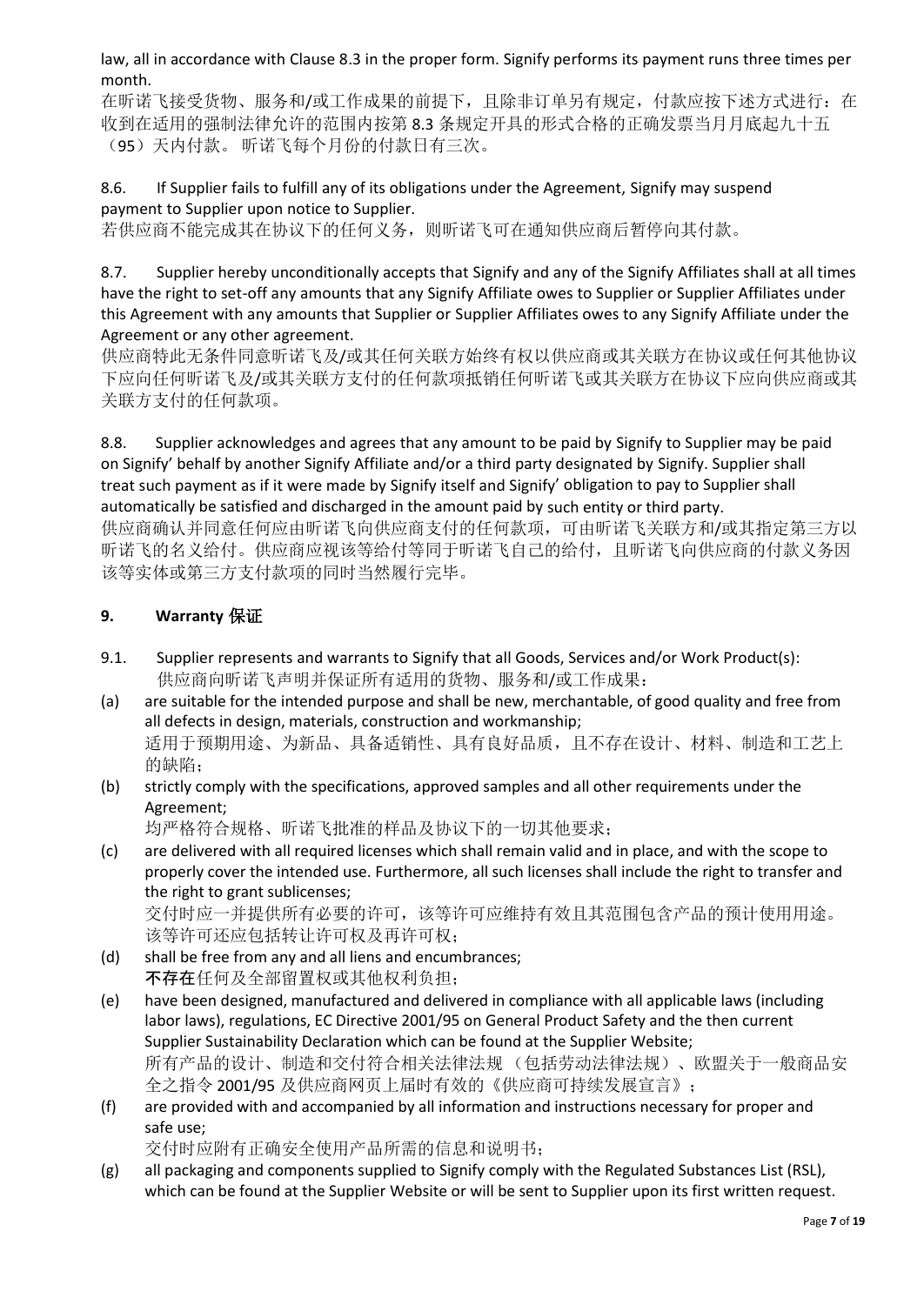Supplier shall furnish to Signify any information required to enable Signify to comply with such laws, rules, and regulations in its use of the Goods and Services; and

供应商提供给昕诺飞的全部包装及部件应符合《物质管控清单》(RSL),《物质管控清单》列 于供应商网页或在供应商首次书面要求后发送给供应商。供应商应向昕诺飞提供使其在使用 产品和服务时能遵守相关法律法规所需的任何信息;以及

(h) will be accompanied by written and detailed specifications of the composition and characteristics, to enable Signify to transport, store, process, use and dispose of such Goods and/or Work Product safely and in compliance with law.

交付时附有有关成份和特性的书面详细规格,以使昕诺飞能以安全、合法的方式运输、存存 储、加工、使用及处分该货物和/或工作成果。

9.2. The warranties stated in Clause 9.1 are not exhaustive and shall not be deemed to exclude any warranties set by law, Supplier's standard warranties or other rights or warranties which Signify may be entitled to. These warranties shall survive any delivery, inspection, acceptance, payment or resale of the Goods, and shall extend to Signify and its customers.

第 9.1 条所述保证并未穷尽列举全部保证且不得视为排除任何法定保证、供应商的标准保证条款及昕诺 飞有权享受的其他权利或保证。上述保证应在货物交付、检测、验收、付款或转售后继续有效且适用 于昕诺飞及其客户。

9.3. Without prejudice to any other rights accruing under the Agreement or law, the warranties set forth in Clause 9.1 will subsist for a period of thirty-six (36) months from the date of delivery as per Clause 4.2, or such other period as agreed in the Agreement (the "Warranty Term"). Goods repaired or replaced within the Warranty Term are warranted for the remainder of the original Warranty Term of said Goods, or twelve (12) months following the delivery date of such repaired or replaced Goods, whichever is longer.

在不损害昕诺飞依协议或法律可享有的任何其他权利的前提下,第 9.1 条所述各项保证应自第 4.2 条所 规定的交付之日起三十六(36)个月或协议规定的其他期限("保证期")内持续有效。在保证期内维 修或替换的货物在货物的原保证期剩余期限或维修或替换货物交付之日起十二(12)个月内受保(以 二者中期限较长者为准)。

9.4. Supplier agrees that, upon request of Signify, it shall register and use BOMcheck

[\(https://www.bomcheck.net/\)](https://www.bomcheck.net/) to make substance compliance declarations including ROHS, REACH and other applicable regulatory requirements by making declarations in BOMcheck to fully comply with the Signify RSL, unless otherwise agreed with Signify. Supplier will also adhere to future RSL changes following notification from BOMcheck or other non- registered correspondence and is and will be fully compliant with the updated Signify RSL within 1 months of receiving the notification, unless otherwise agreed with Signify. Signify may reject deliveries that do not comply with these requirements.

供应商同意,除非届时双方另有约定,在昕诺飞提出要求后,供应商将在注册并使用 bomcheck ([www.bomcheck.net](https://www.bomcheck.net/en))后作出物质合规声明,声明遵守《电气、电子设备中限制使用某些有害物质指 令》(ROHS)、《关于化学品注册、评估、许可和限制法案》(REACH)和其他相关监管要求,从而充分遵 守昕诺飞物质管控清单。除非届时双方另有约定,在获得 bomcheck 通知或其他不注册通讯后, 供应商 将遵守物质管控清单的变更内容,且其现在及此后将在收到通知后 1 个月内充分遵守更新的昕诺飞物 质管控清单。昕诺飞可拒绝接受不符合上述要求的交付。

## **10. Open Source Software Warranty** 开放源代码软件保证

10.1 Unless the inclusion of Open Source Software is specifically authorized in writing by duly authorized officers of Signify and unless otherwise stated in the Agreement, Supplier represents and warrants that the Goods do not include any portion of any Open Source Software.

除非昕诺飞正式授权代表明确书面授权允许包含开放源代码软件或协议中另作规定,供应商声明并保 证货物不包括任何开放源代码软件。

## **11. Non-conformity** 不符合要求

11.1. If any Goods, Services or Work Products are defective, latent or otherwise do not conform to the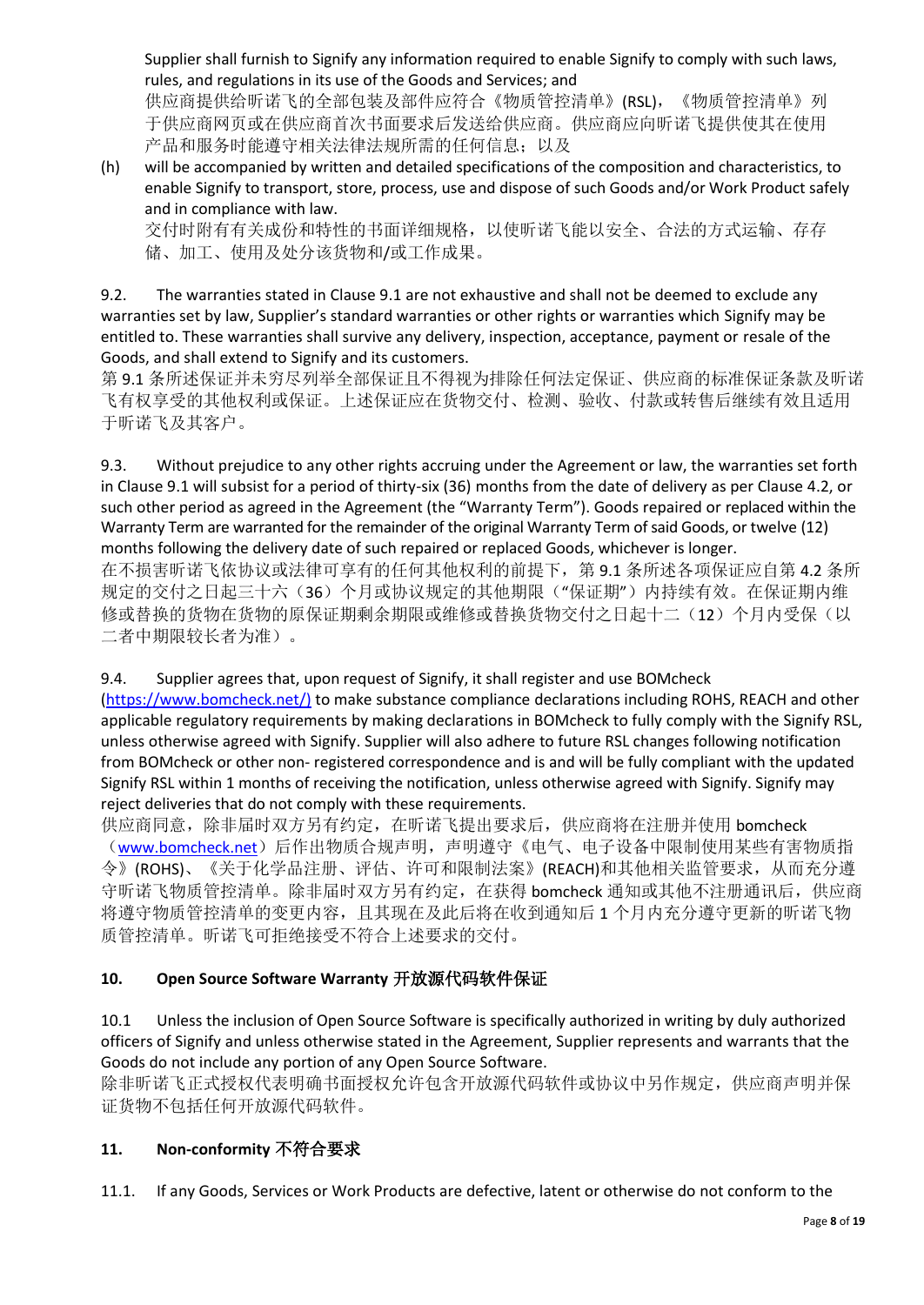requirements of the Agreement, Signify shall notify Supplier and may, without prejudice to any other right or remedy available to it under the Agreement or at law, at its sole discretion:

若任何货物、服务或工作成果有缺陷、潜在隐患或因其他原因不符合协议要求,在不损害昕诺飞依协 议或法律可享有的任何其他权利或救济的前提下,昕诺飞应通知供应商并有权自行决定选择:

- (a) require performance by Supplier; 要求供应商履行协议;
- (b) require delivery of substitute Goods or Work Products; 要求供应商交付替换货物或工作成果;
- (c) require Supplier to remedy the lack of conformity by repair; 要求供应商通过修理补救货物不符合要求之处;
- (d) declare the contract rescinded; or 声明解除合同;或
- (e) reduce the price in the same proportion as the value of the Goods or Services actually delivered, even if that results in a full refund of the price paid to Supplier. 根据实际交付的货物或服务的价值以相应比例降低货物价格,直至要求供应商全额退还昕诺飞已 支付的全部款项。

Supplier acknowledges and accepts that in the event that Signify elects Supplier to remedy the lack of conformity by repair, Signify entitled is to determine to have such non-confirming Goods or Work Products repaired by Supplier, whether or not in the field, with other components than those used by Supplier. 供应商确认并同意,若昕诺飞选择要求供应商通过修理补救货物不符合要求之处,昕诺飞有权要求供 应商用非供应商所使用的零部件来修理安装于现场及未安装于现场的任何和全部不符合要求的货物或 工作成果。

11.2. Supplier shall bear all cost of repair, replacement and transportation of the nonconforming Goods, and shall reimburse Signify in respect of all costs and expenses (including, without limitation, inspection, handling and storage costs) reasonably incurred by Signify in connection therewith. 供应商应承担不符合要求货物的全部修理、替换及运输成本及费用,并赔偿昕诺飞因此所产生的全部 合理成本及费用(包括但不限于检验、处理及仓储成本及费用)。

#### 11.3. Risk in relation to the nonconforming Goods shall pass to Supplier upon the date of notification thereof.

不符合要求的货物的风险负担将自昕诺飞通知之日起移转至供应商。

# **12. Ownership and Intellectual Property** 所有权和知识产权

12.1. All machinery, tools, drawings, specifications, raw materials and any other property or materials furnished to Supplier by or for Signify, or paid for by Signify, for use in the performance of the Agreement, shall be and remain the sole exclusive property of Signify Holding B.V. and shall not be furnished to any third party without Signify's prior written consent, and all information with respect thereto shall be confidential and proprietary information of Signify. In addition, any and all of the foregoing shall be used solely for the purpose of fulfilling purchase orders from Signify, shall be marked as owned by Signify Holding B.V., shall be held at Supplier's risk, shall be kept in good condition and, if necessary, shall be replaced by Supplier at Supplier's expense, shall be subject to periodic inventory check by Supplier as reasonably requested from time to time by Signify, and shall be returned promptly upon Signify's first request. Except as otherwise expressly agreed in writing, Supplier agrees to furnish at its own expense all machinery, tools, and raw materials necessary to perform its obligations under the Agreement.

由昕诺飞提供或其他方代表研诺飞机的节节的人的方法的为履行协议之目的使用的全部机 器、工具、绘图、规格、原材料及任何其他物品或材料, Signify Holding B. V.对其享有排他性所有权。 非经昕诺飞事先书面同意,不得提供给任何第三方。任何及全部上述机器、工具、绘图、规格、原材 料及任何其他物品或材料应仅用于履行昕诺飞的订单,标示其为 Signify Holding B. V.所有,由供应商负 责妥善保存(在必要时由供应商自负费用进行更换)并承担相关风险,按照昕诺飞不时提出的合理要 求由供应商进行定期库存盘点,并应在昕诺飞首次提出要求后立即归还给昕诺飞。除非另行明确书面 约定,供应商同意自负费用提供履行其协议义务所需的全部机器、工具及原材料。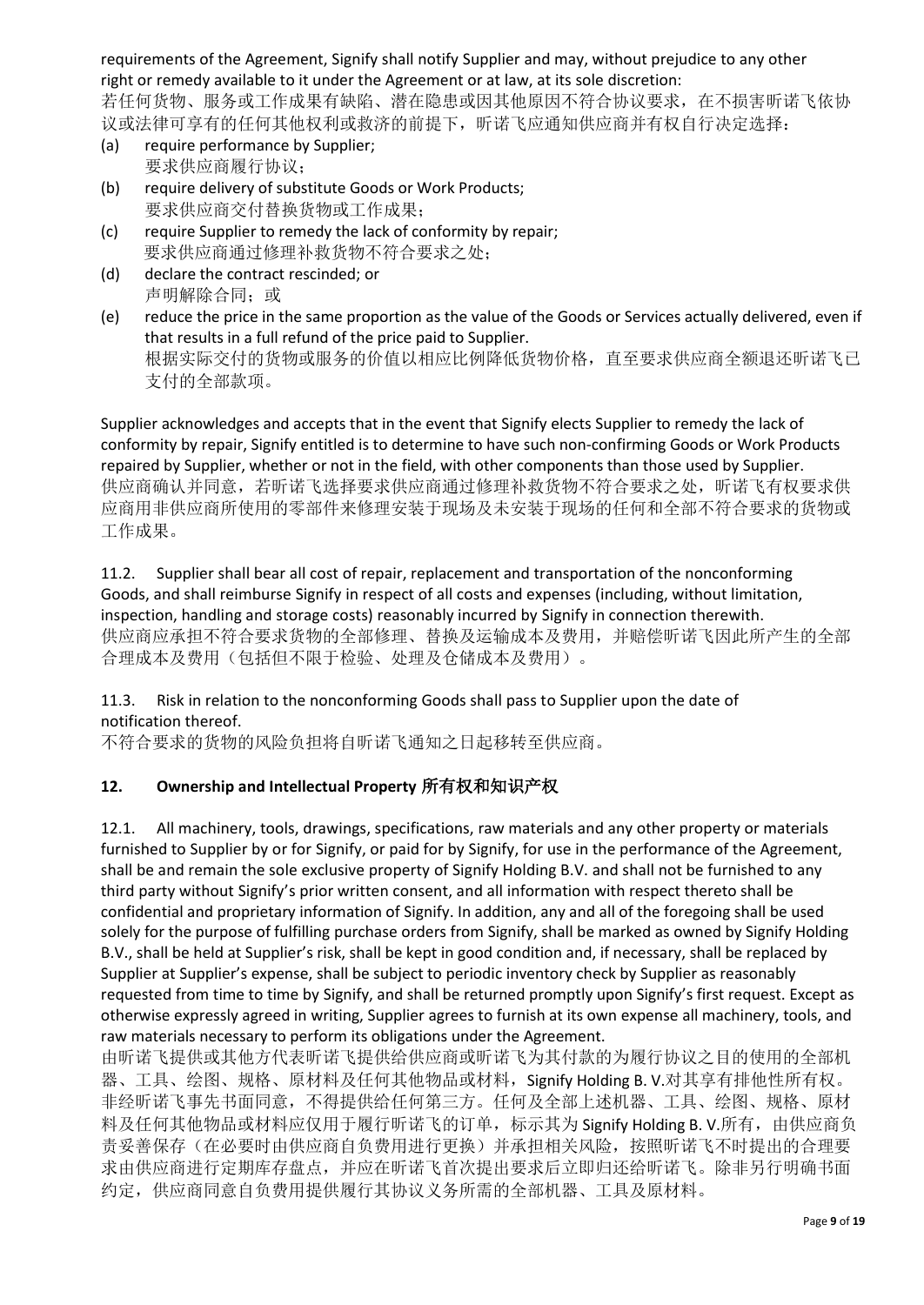12.2. Supplier represents and warrants to Signify that the Goods and Services do not and shall not, alone or in any combination, infringe or violate any third party (including Supplier's employees and subcontractors) IPRs.

供应商向昕诺飞声明并保证其货物和服务及货物与服务组合现在和将来都不会侵害或违反任何第三人 (包括供应商的员工及分包商)的知识产权。

12.3. The purchase of the Goods and/or Services shall confer on Signify and its Signify Affiliates an irrevocable, world-wide, royalty-free and fully paid up, non-exclusive and perpetual license under all IPRs owned or controlled, directly or indirectly, by Supplier to use, make, have made, build-in, have built-in, market, sell, lease, license, distribute and/or otherwise dispose of the Goods and/or Services, including but not limited to machinery, tools, drawings, designs, software, demos, moulds, specifications or pieces. 因产品和/或服务的购买,供应商将授予昕诺飞及其关联公司其所直接或间接拥有或控制的所有知识产 权下不可撤销、全球范围内、免许可使用费、非排他性及永久的许可权,用于对该产品和/或服务进行 使用、制造、委托制造、嵌入、委托嵌入、市场营销、销售、租赁、许可、分销和/或以其它方式进行 处置,包括但不限于机械、工具、图纸、设计、软件、样本、模具、规格或零件。

12.4. Signify shall retain all rights in any samples, data, works, materials and intellectual and other property provided by Signify to Supplier. All rights in and titles to the Work Product shall become Signify' property. Supplier shall execute and deliver any documents and do such things as may be necessary or desirable in order to carry into effect the provisions of this Clause 12.4.

昕诺飞提供给供应商的任何样品、数据、工作成果、材料、知识产权及其他物品所包含的一切权利仍 归昕诺飞所有。一切工作成果的权利和所有权应归昕诺飞所有。供应商应签署并交付任何必要或适宜 的文件并履行必要或适宜的任何事项以实现第 12.4 条的约定。

12.5. Supplier shall not have any right, title or interest in or to any samples, data, works, materials, trademarks, trade names, or any other intellectual property rights owned by or licensed to Signify. Supplier shall not use any trademark, trade name, other indication or any other intellectual property rights owned or licensed to Signify in relation to the Goods or Services alone or in any combination without Signify's prior written approval and any use as authorized by Signify shall be strictly in accordance with the instructions of Signify.

供应商对任何样品、数据、工作成果、材料、商标、商号、或昕诺飞所有或被授权的任何其他知识产 权不享有任何权利、所有权或权益。非经昕诺飞事前书面同意,供应商不得在提供货物或服务或货物 和服务组合时使用任何商标、商号、其他标识或昕诺飞所有或被授权的任何其他知识产权。就经昕诺 飞授权的使用,供应商应严格遵循昕诺飞的指示。

12.6. Supplier shall not, without Signify's prior written consent, publicly make any reference to Signify, whether in press releases, advertisements, sales literature or otherwise. 非经昕诺飞事前书面同意,供应商不得在新闻发布、广告、销售宣传或其他材料中公开提及昕诺飞。

## **13. Intellectual Property Indemnification** 知识产权赔偿

13.1. Supplier shall indemnify and hold harmless Signify, Signify Affiliates, agents and employees and any person selling or using any of Signify's products in respect of any and all claims, damages, costs and expenses (including but not limited to loss of profit and reasonable attorneys' fees) in connection with any third party claim that any of the Goods or Services alone or in any combination or their use infringes any third party IPRs, or, if so directed by Signify, shall defend any such claim at Supplier's own expense. 若任何第三人主张任何货物或服务或货物与服务组合或其使用侵犯任何第三方知识产权,供应商应赔 偿昕诺飞及其关联方、代理人、员工及销售或使用昕诺飞产品的任何人因此面临的任何及全部索赔、 损害赔偿金、成本及费用(包括但不限于利润损失及合理律师费用) 并使其免受损害, 或依昕诺飞的指 示就上述索赔进行抗辩并承担相关费用。

13.2. Signify shall give Supplier prompt written notice of any such claim, provided, however, any delay in notice shall not relieve Supplier of its obligations hereunder except to the extent it is prejudiced by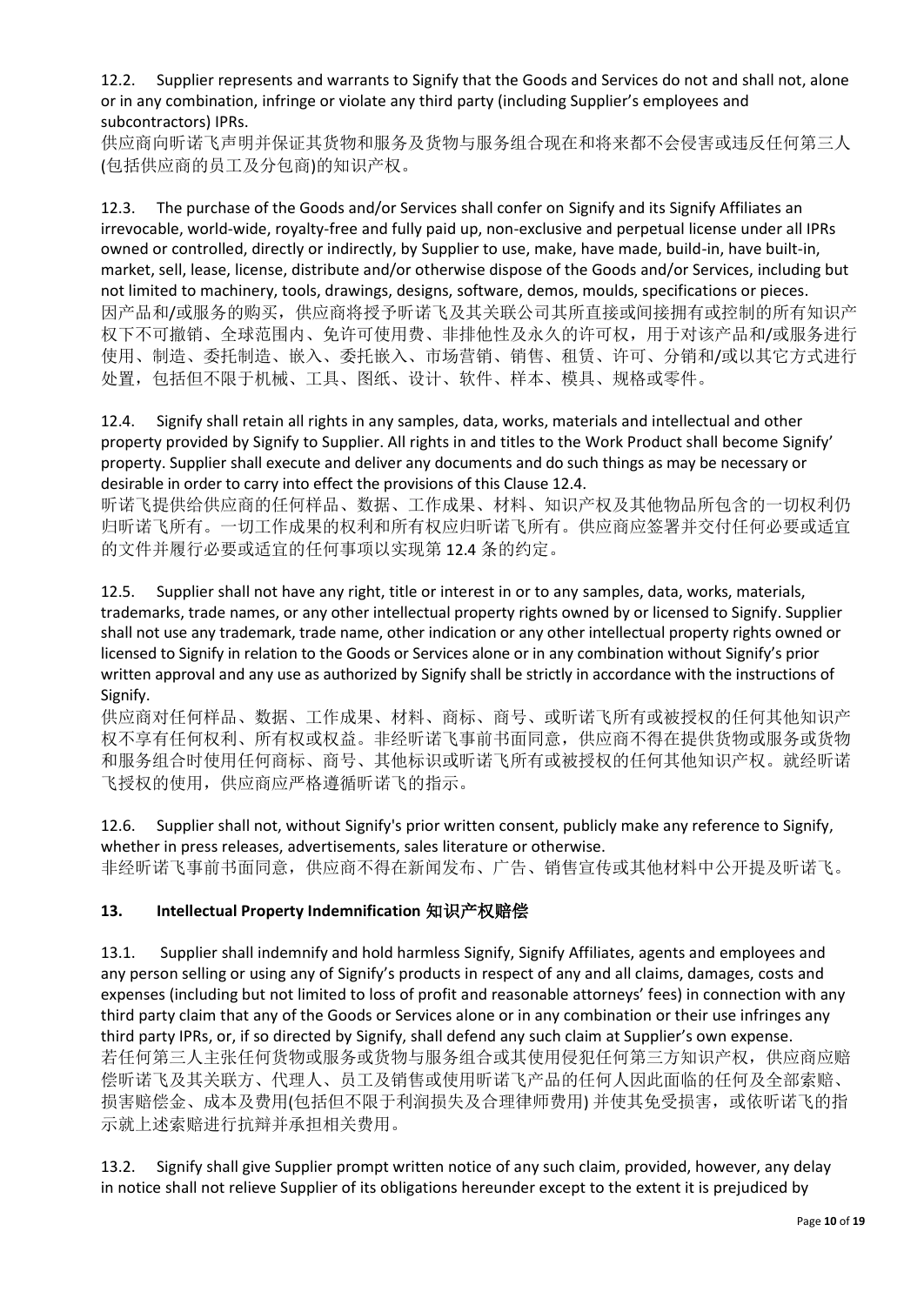such delay. Supplier shall provide all assistance in connection with any such claim as Signify may reasonably require.

昕诺飞就任何前述索赔应及时书面通知供应商,但在供应商受迟延通知不良影响的范围之外,通知迟 延不应减免供应商的前述义务。经昕诺飞提出合理请求,供应商就前述索赔应提供一切协助。

13.3. In addition to Signify's rights hereunder or under applicable law, if any Goods or Services alone or in any combination, supplied under the Agreement are held to constitute an infringement or if their use is enjoined, Supplier shall, as directed by Signify, but at its own expense: either

除昕诺飞在本协议或适用的法律下所享有的权利外,若供应商依协议提供的任何货物或服务或货物与 服务组合构成侵权或被禁止使用,供应商应自行承担费用依昕诺飞的指示:

(a) procure for Signify or customers the right to continue using the Goods or Services alone or in any combination; or

为昕诺飞或其客户取得继续使用货物、服务或货物与服务组合的权利;或

(b) replace or modify the Goods or Services alone or in any combination with a functional, non- infringing equivalent.

用具有同等功能且不侵权的货物、服务或货物与服务组合进行更换或修理。

13.4. If Supplier is unable either to procure for Signify the right to continue to use the Goods or Services alone or in any combination or to replace or modify the Goods or Services alone or in any combination in accordance with the above, Signify may terminate the Agreement and upon such termination, Supplier shall reimburse to Signify the price paid, without prejudice to Supplier's obligation to indemnify Signify as set forth herein.

若供应商不能依前述方式为昕诺飞或其客户取得继续使用货物、服务或货物与服务组合的权利或更换 或修理货物、服务或货物与服务组合,昕诺飞有权解除协议,且在昕诺飞解除协议后,供应商应退还 昕诺飞已支付的款项,供应商退还前述金额的行为不应减免供应商在协议下所承担的任何义务。

#### **14. Liability, Indemnification** 责任和赔偿

14.1 Supplier shall be liable towards Signify for all costs, damage, losses, penalties, claims, liabilities suits, judgments, demands and expenses, reasonable attorneys' fees (including special, indirect, incidental, consequential damage) incurred by Signify, arising from or relating to any breach by Supplier of its obligations, representations or warranties under any Agreement and without any notification or additional act of Signify being required.

供应商应赔偿昕诺飞因其违反其在本协议下的义务、声明或保证而导致或的而以任何方式导致的任何 成本、损害、损失、处罚、索赔、责任诉讼、裁决、控诉和费用以及合理的律师费(包括特别的、间 接的、附带的及衍生的损害)。

14.2 Supplier will indemnify and hold harmless Signify, Signify Affiliates and their respective directors, officers, employees, customers, agents, shareholders from any third party claims brought against them arising from or related to any breach by Supplier of its obligations, representations or warranties under the Agreement.

供应商应赔偿昕诺飞及其关联方以及昕诺飞及其关联方的董事、高级职员、员工、客户、代理人、股 东并使其免受损害于因供应商违反其在本协议下的义务、声明或保证而导致或与之有关的第三方索 赔。

## **15. Compliance with Laws** 遵守法律

15.1 Supplier shall at all times comply with all laws, rules, regulations, and ordinances applicable to the Agreement, including, but not limited to, all fair labor, equal opportunity, and environmental compliance laws, rules, regulations, and ordinances. Supplier shall furnish to Signify any information required to enable Signify to comply with any applicable laws, rules, and regulations in its use of the Goods and Services. 供应商应始终遵守适用的全部法律、规则、法规和法令,包括但不限于全部与公平就业、平等机会、 环境合规相关的法律、规则、法规和法令。供应商应向昕诺飞提供其所需的信息,以使昕诺飞在使用 货物或服务时能遵守任何适用的法律、规则和法规。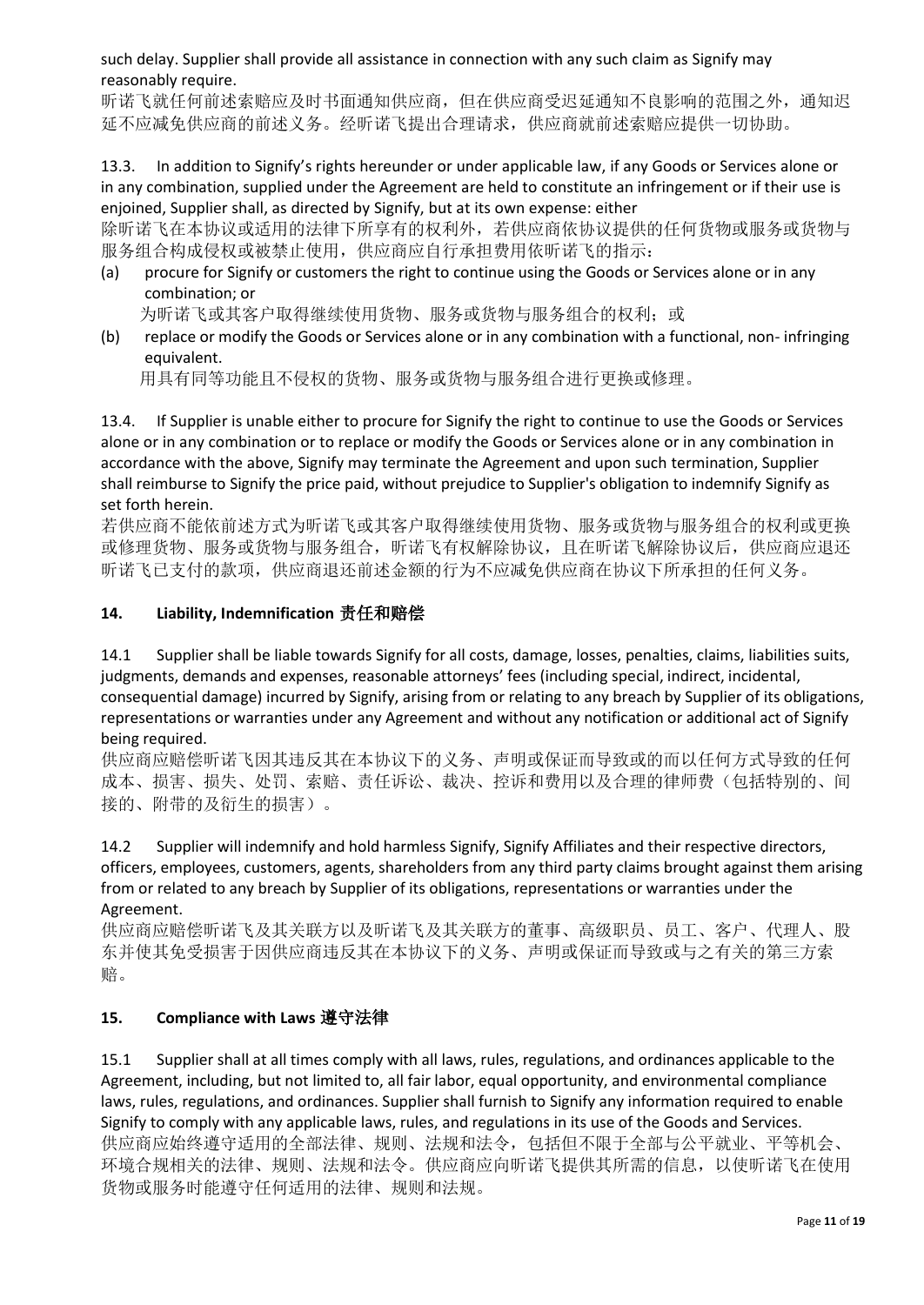15.2 Supplier represents that neither Supplier nor any of its Supplier Affiliates, nor any of their respective owners, officers, directors, employees, agents or other third parties acting for or on their behalf, have in the last five years been alleged to or have been found to have violated any law in relation to anti-bribery and anti-corruption. Supplier will conduct its business honestly and not engage in any acts of bribery or corruption. Supplier's breach of this Clause 15.2 is ground for immediate termination of the Agreement without Signify and Signify Affiliates incurring any liability towards Supplier and Supplier Affiliates and Signify and Signify Affiliates will be entitled to any other remedies available at law or in equity. 供应商保证其自身、关联公司及其股东、管理人员、董事、雇员或代表或以其名义行事的任何第三 方,在过去五年未被指控或被发现违反了反贿赂和反腐败法律。供应商应诚信经营并不得参与任何贿 赂或腐败活动。若供应商违反第 15.2 条,则昕诺飞有权立即终止本协议而无需向供应商承担任何责 任,并同时有权寻求法律下任何其他救济。

15.3 If Supplier is a person or legal entity doing business in the United States, and the Goods and/or Services are sold to Signify under federal contract or subcontract, all applicable procurement regulations required by federal statute or regulation to be inserted in contracts or subcontracts are hereby incorporated by reference. Additionally, if Supplier is a person or legal entity doing business in the United States, the Equal Employment Opportunity Clauses set forth in 41 Code of Federal Regulations, Chapters 60-1.4, 60- 250.5, and 60-741.5, are hereby incorporated by reference.

若供应商为在美国营业的个人或法人,且货物或服务是依联邦合同或分包合同销售给昕诺飞,则联邦 法令和法规要求联邦合同或分包合同应具有的条款特此经引用成为本条款的一部分。此外,若供应商 为在美国营业的个人或法人,41 号美国联邦法律第 60-1.4 章、第 60-250.5 章、第 60-741.5 章所述公 平就业条款特此经引用成为本条款的一部分。

## **16. Privacy and data protection**隐私和数据保护

16.1. Each party shall comply with all Applicable Data Protection Laws. Signify hereby informs Supplier and Supplier acknowledges and agrees that Signify will Processes Personal Data in accordance with the "Signify Privacy Notice for customers, consumers and other business persons" which is available on <https://www.signify.com/global/privacy/legal-information/privacy-notice> under the "Legal information" section.

各方应遵守适用的数据保护法律,昕诺飞在此告知供应商且供应商在此确认并同意昕诺飞将按照"昕诺 飞致客户、消费者和其他商业伙伴的隐私通知"来处理个人数据,通知见网页 <https://www.signify.com/global/privacy/legal-information/privacy-notice> 中"法律信息"部分。

#### 16.2. If and to the extent Supplier, in the context of the Agreement, will Process Signify Data, Supplier undertakes and warrants to Signify that it will:

若在本协议下供应商将处理昕诺飞数据,供应商向昕诺飞声明并保证其将:

- a) process Signify Data: (i) exclusively on behalf and for the benefit of Signify; and (ii) only in compliance with the instructions of Signify as documented in the Agreement and as may additionally be provided by Signify from time to time; and (iii) in compliance with Applicable Data Protection Laws; 在处理昕诺飞数据时: (i) 仅以昕诺飞名义并仅为昕诺飞利益行事; (ii) 仅按照昕诺飞在本协议下 作出的以及不时另外作出的指示行事;以及(iii) 遵守适用的数据保护法律;
- b) process Signify Data exclusively for the following purposes, and not process such data for any other purpose, including for its own commercial benefit, unless Signify has provided its prior express written approval: (i) provision of the services requested by Signify; (ii) execution of instructions provided by Signify; (iii) compliance with applicable law;

仅为下列目的处理昕诺飞数据,并且,非经昕诺飞事先明确书面同意,不会按照任何其他目的处 理数据,包括不会为自身商业利益处理数据:(i) 昕诺飞要求提供的服务;(ii)执行昕诺飞的指示; 以及(iii)为遵守适用的法律;

c) implement appropriate technical, physical and organizational security measures to protect Signify Data against misuse, accidental or unlawful destruction or accidental loss, unlawful alteration, unauthorized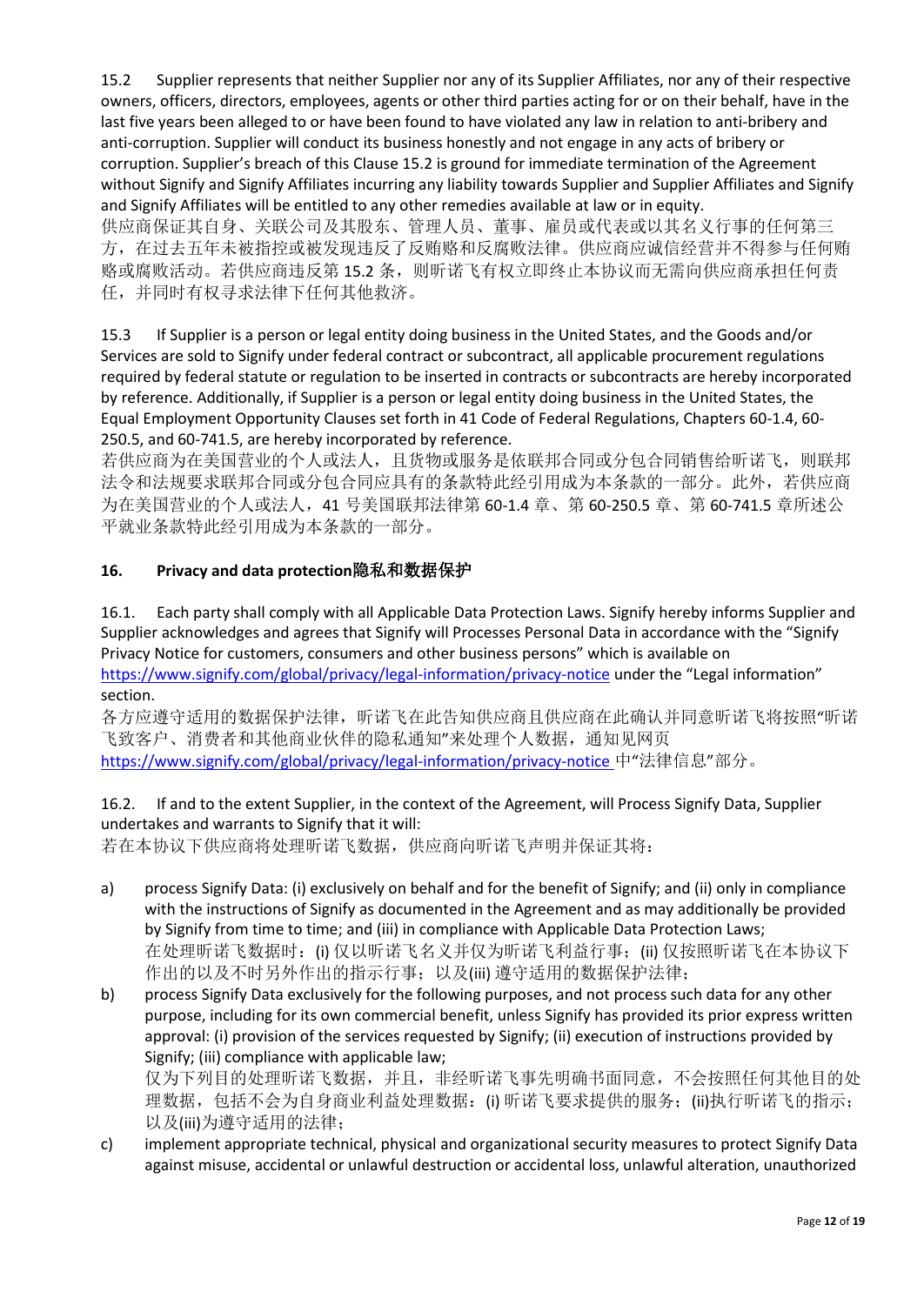disclosure (including remote access), or access, and against all other forms of unlawful processing (including unnecessary collection or further processing);

采取适当的技术、物理和结构性安全措施来保护昕诺飞数据不受到不当使用、意外或非法损坏或 意外丢失、非法篡改、未经授权披露(包括远程操作)或任何其他形式非法处理(包括不必要收 集及进一步处理);

d) promptly notify Signify, in writing and in any case within twenty-four (24) hours from the moment it: (i) became aware of any legally binding request for disclosure of the Signify Data by a law enforcement authority unless otherwise prohibited by law; or (ii) detects or reasonable suspects any incident of security leading to the unlawful destruction, loss, alteration, unauthorized disclosure, use or Processing of, or access to, Signify Data; in the event of a Personal Data breach, Supplier will take adequate remedial measures, and provide Signify with all relevant information as requested by Signify to address the Personal Data breach;

若出现下列情形之一,供应商应立即以书面形式并在任何情况下二十四(24)小时之内通知昕诺 飞: ⑴ 执法机构要求对昕诺飞数据进行披露,法律规定禁止通知昕诺飞的情形除外;或(ii)发现 或者合理怀疑将发生导致昕诺飞数据非法损坏、丢失、篡改、未经授权披露、使用或者处理、获 取的安全事件;若发生该等安全事件,供应商将采取充分的补救措施,并应昕诺飞的要求提供一 切相关信息以解决该等安全事件;

- e) keep Signify Data confidential; 对昕诺飞数据予以保密;
- f) will make sure that its personnel authorized to process Signify Data: (i) only process Signify Data to the extent necessary to provide the Goods and/or Services (on a need to know basis); and (ii) will be legally bound to confidentiality obligations;

确保授权处理昕诺飞数据的人员: (i)仅在提供货物和/或履行服务必要的范围内(基于需要知晓之 基础)处理昕诺飞数据;并(ii) 受约束于保密义务;

g) taking into account the nature of the Goods and/or Services, cooperate with Signify to address any privacy-related requests, inquiries and/or complaints (if any) from individuals, including but not limited to requests to correct, delete or block Signify Data. Supplier will not respond to any privacy-related request, inquiry and/or complaint related to Signify Data without the prior express written approval of Signify;

考虑货物和/或服务的内在本质,协助昕诺飞解决任何个人提出的与隐私相关的任何请求、询问 和/或投诉(若有),包括但不限于更正、删除或阻止昕诺飞数据。未经昕诺飞事先明确书面同 意,供应商将不会对任何与隐私相关的请求、询问和/或投诉作出回应;

h) not engage – for the processing of Signify Data – any Subcontractors without the prior express written approval of Signify. If Signify approves the use of one or more Subcontractors for the processing of Signify Data, Supplier shall in any case ensure that: (i) any engaged Subcontractor is legally bounded in writing to the same restrictions and level of obligations with respect to the processing of Signify Data as those which Supplier is bound under the Agreement; (ii) Supplier remains fully liable to Signify for any acts or omissions of Subcontractors in regard to their processing of Signify Data; 未经昕诺飞事先明确书面同意,供应商将不聘请任何分包商处理昕诺飞数据。若昕诺飞同意使用 一个或多个分包商,供应商应在任何情况下保证:(i) 聘请的分包商书面同意受约束于同等的供应

商在本协议下承担的关于处理昕诺飞数据的限制和义务;(ii) 供应商对其分包商在处理听诺飞时 的任何行为或过失承担完全责任;

i) not transfer any Signify Data from within the European Economic Area member states ("**EEA**") to any countries outside the EEA not subject to an adequacy decision of the European Commission [\(https://ec.europa.eu/info/law/law-topic/data-protection/data-transfers-outside-eu/adequacy](https://ec.europa.eu/info/law/law-topic/data-protection/data-transfers-outside-eu/adequacy-protection-personal-data-non-eu-countries_en)protection-personal-data-non-eu-countries en) unless: (i) such transfer is justified by a valid legal basis; or (ii) Signify has given its prior express written approval (Signify may subject its approval to further instructions and conditions);

供应商不得将任何欧洲经济区成员国("EEA")内得到的昕诺飞数据传输至不受约束于欧盟的充分决 定权的 EEA 以外的国家[\(https://ec.europa.eu/info/law/law-topic/data-protection/data-transfers](https://ec.europa.eu/info/law/law-topic/data-protection/data-transfers-outside-eu/adequacy-protection-personal-data-non-eu-countries_en)[outside-eu/adequacy-protection-personal-data-non-eu-countries\\_en\)](https://ec.europa.eu/info/law/law-topic/data-protection/data-transfers-outside-eu/adequacy-protection-personal-data-non-eu-countries_en),除非(i) 该等传输基于正当的 法律基础;(ii) 昕诺飞已作出明确书面同意(昕诺飞可在同意时作出进一步指示和列明条件);

j) at the request of Signify: (i) allow for and contribute to audits, including inspections, with regard to the Processing of Signify Data; (ii) submit its relevant data processing facilities, practices, procedures and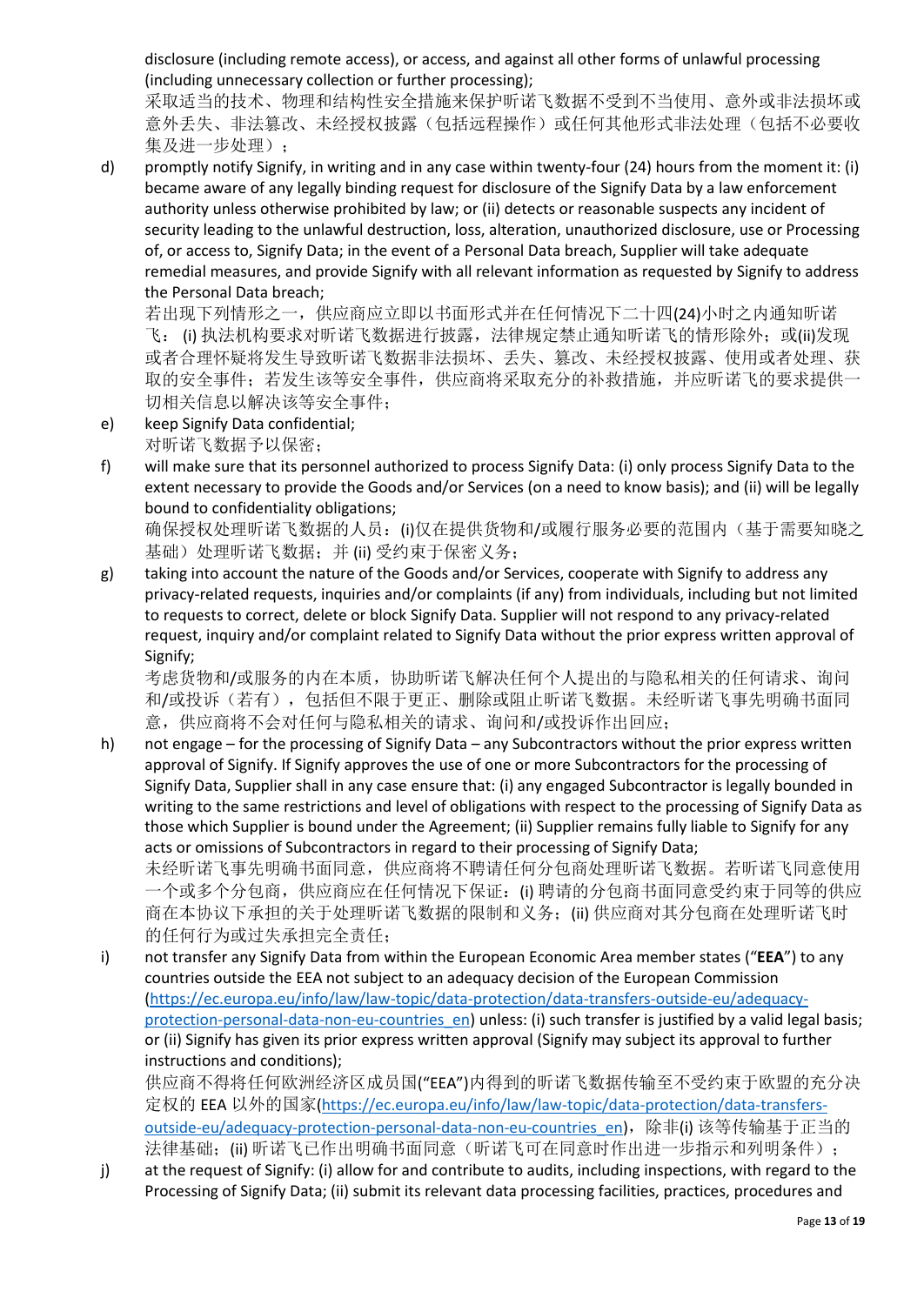documentation relating to the Processing of Signify Data to such audits, to be conducted by Signify or by a qualified independent assessor selected by Signify;

经昕诺飞请求: (i) 允许和协助对昕诺飞数据进行的审计, 包括检查; (ii) 为昕诺飞或昕诺飞指定 的适格独立评估方进行的审计提供供应商处理昕诺飞数据相关的处理设施、实践、程序和文件;

- k) make available to Signify all information necessary to demonstrate compliance with Applicable Data Protection Law and actively cooperate and assist Signify in order to take all necessary steps to ensure compliance with Applicable Data Protection Law;and 向昕诺飞提供一切必要信息以证明已遵守适用的数据保护法律,并积极配合和协助昕诺飞采取一 切必要措施以遵守适用的数据保护法律;以及
- l) Process Signify Data for the duration of the Agreement, unless otherwise agreed upon in writing; upon termination of the the Agreement(in whole or in part), Supplier will return the Signify Data and copies thereof to Signify or will securely destroy or erase such Signify Data, except to the extent Applicable Data Protection Law provides otherwise.

在协议期间处理昕诺飞数据,除非双方另有书面约定。在本协议(全部或部分)终止后,供应商 将向昕诺飞返还数据及其副本或确保已安全摧毁或抹去昕诺飞数据,适用的数据保护法律另有规 定除外。

Parties agree that: (i) the subject matter of the Processing of Signify Data by Supplier is the provision of Goods and/or Services pursuant to the Agreement; (ii) the types of Signify Data under Processing may include, but are not limited to, personal identification data, contact information data and other information relating to an identified or identifiable natural person; (iii) the categories of individuals under Processing may include, but are not limited to, consumers, business customers, employees, other natural persons.

各方同意: (i) 供应商处理的昕诺飞数据涉及根据本协议提供的产品及/或服务; (ii) 处理的昕诺飞数据的 类型包括但不限于个人识别数据、联络信息数据以及与识别或可识别个人有关的数据;(iii) 处理的数据 针对的个人包括但不限于消费者、商业客户、雇员和其他自然人。

16.3. With regard to set of Personal Data that parties Process as autonomous Controllers, insofar as Signify transfers to Supplier Personal Data originating from **EEA**, Supplier undertakes and warrants that it will Process such set of Personal Data only within countries member of the European Economic Area unless: (i) Signify and Supplier have previously entered into the appropriate EU Standard Contractual Clauses (Controller to Controller); or (ii) Supplier has implemented Binding Corporate Rules that have received European approval and that cover all of the Personal Data that Supplier will receive in its capacity as Controller; or (iii) the non-EEA countries where Supplier will Process such Personal Data have received a binding adequacy decision by the European Commission; or (iv) another validly executed transfer mechanism applies to the transfer of Personal Data to these countries that have not received a binding adequacy decision by the European Commission.

就双方作为自主的信息管理人所处理的个人数据,昕诺飞将来源于欧洲经济区成员国("EEA")的数据上传 到供应商个人数据库中。供应商承诺和保证, 其将仅在欧洲经济区成员国内处理此类个人数据, 除非: (i) 昕诺飞和供应商先前已达成合理的欧盟标准合同条款(控制者到控制者);或 (ii) 供应商已实施已获得 欧洲批准的有约束力的公司准则,该准则涵盖供应商作为控制者在其接收能力之内接收的所有个人数据; 或 (iii) 将处理此类个人数据的非欧洲经济区国家的供应商已收到来自欧洲联盟委员会具有约束力的充分 决定; 或 (iv)按另一种有效执行的转让机制向尚未收到欧洲委员会具有约束力的充分决定的国家转让个 人信息。

# **17. Export Controls Compliance** 出口管制合规

17.1. Supplier agrees and warrants that it will comply with all applicable international and national export control laws and regulations and it will not export or re-export, directly or indirectly, any information, goods, software and/or technology to any country for which the European Union or the United States of America or any other country, at the time of export or re-export, requires an export license or other governmental approval, without first obtaining such license or approval. 供应商同意并保证,其将遵守所有适用的国际和国内出口管制法律法规,且对于欧盟、美国或要求持 有出口许可或其他政府批文才能对其出口的任何其他国家,供应商不会在未获得该等许可或批文的情 况下直接或间接向其出口或再出口任何信息、货物、软件和/或技术。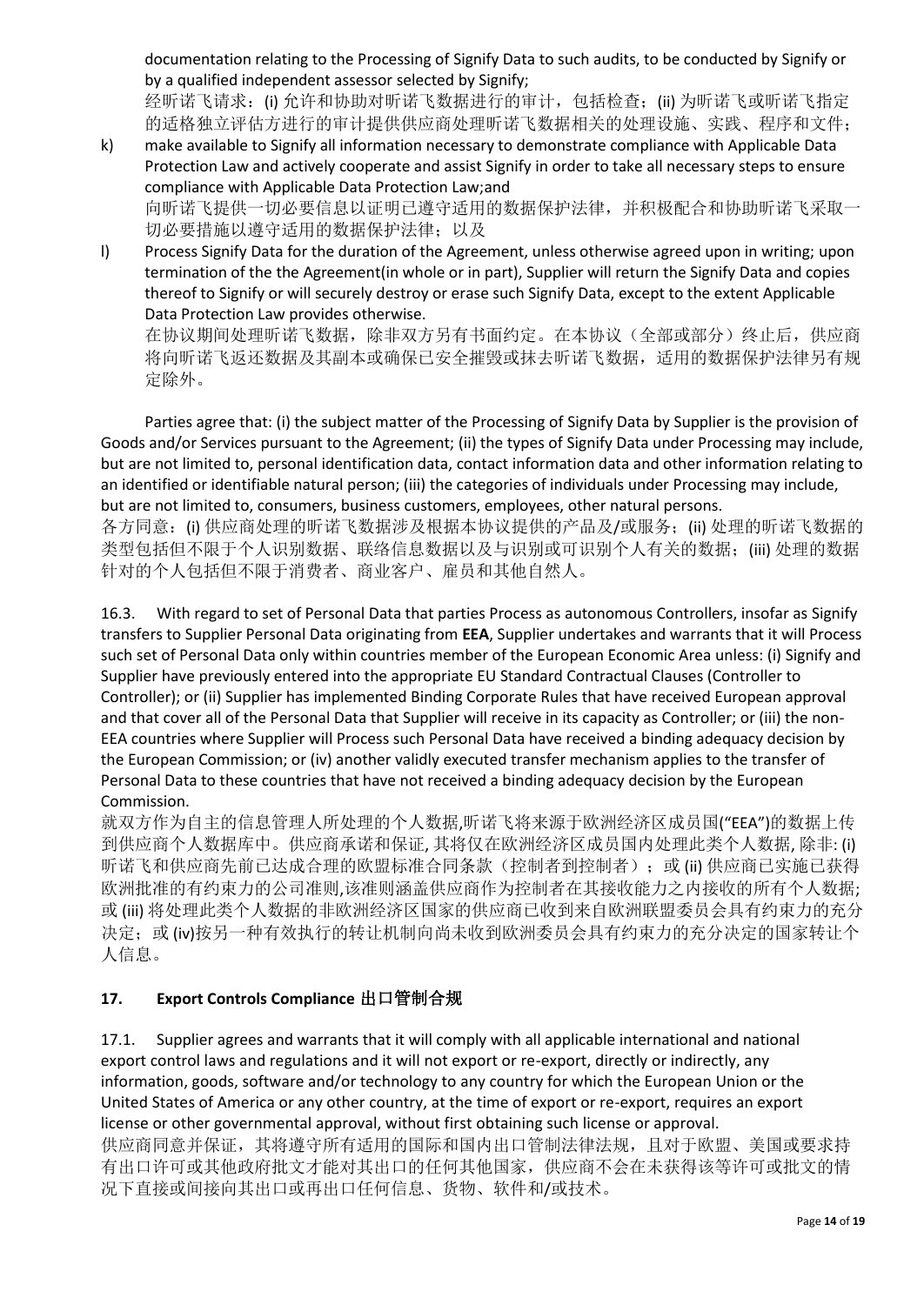17.2. Supplier agrees to inform Signify in writing whether or not the supplied information, goods, software and/or technology is US controlled and/or controlled under the export control laws of its own country, and if so, Supplier will inform Signify about the extent of the restrictions (including but not limited to export control legal jurisdiction, export control classification numbers, export control licenses and/or CCATS as applicable).

供应商同意书面通知昕诺飞其所提供的信息、货物、软件和/或技术是否受美国及/或其原属国的出口管 制法律的管制。若受到管制,供应商将告知昕诺飞上述管制的范围(包括但不限于受出口管制的法 域、出口管制分类号、出口管制许可和/或适用的货物分类自动跟踪系统(CCATS))。

17.3. Supplier shall obtain all international and national export licenses or similar permits required under all applicable export control laws and regulations and shall provide Signify with all information required to enable Signify and its customers to comply with such laws and regulations.

供应商应取得所有适用的出口管制法律法规所要求的一切国际及国家出口许可或类似许可,并应向昕 诺飞提供必要信息以使昕诺飞及其客户能遵循该等法律法规。

17.4. Supplier will indemnify and hold Signify harmless from any claims, liabilities, penalties, forfeitures, and associated costs and expenses (including attorney's fees), which Signify may incur due to Supplier's noncompliance with applicable laws, rules and regulations. Supplier agrees to notify Signify promptly of Supplier's receipt of any such notice of a violation of any export control related law, rule or regulation, which may affect Signify.

供应商将赔偿昕诺飞因供应商不遵守适用的法律、规则和法规而产生的索赔、责任、罚款、罚没及相 关成本和费用(包括律师费)并使其免受损害。供应商同意其将立即告知昕诺飞其所收悉的有关违反 任何出口管制法律、规则和法规且可能影响昕诺飞的任何通知。

## **18. Customs Compliance** 海关合规

18.1. On an annual basis, or upon earlier request of Signify, Supplier shall provide Signify with a supplier declaration of origin in relation to the Goods sufficient to satisfy the requirements of (i) the customs authorities of the country of receipt, and (ii) any applicable export licensing regulations, including those of the United States. In particular, the declaration should explicitly mention whether the Goods, or part thereof, have been produced in the United States or originate in the United States. Dual-use Goods, or otherwise classified Goods supplied by Supplier should be clearly identified by their classification code. 供应商应每年或依昕诺飞要求提供给昕诺飞足以满足下列要求的产品原产地声明: (i) 进口国海关的要 求, 和(ii) 任何相关出口许可法规的要求, 包括美国法规的要求。尤其是, 声明应明确说明货物或者货 物的某一部分是否曾在美国生产或原产于美国。供应商所提供的双重用途货物或其他类别的货物应通 过分类号予以明示。

#### 18.2. For all Goods that qualify for application of Regional or Free Trade Agreements, General Systems of Preference or other preferential arrangements, it is the responsibility of the Supplier to deliver products with the appropriate documentary evidence (e.g. Supplier's declaration, preferential origin certificate/invoice declaration) to confirm the preferential origin status.

对于有资格申请区域或自由贸易协定、普遍优惠制或其他优惠安排的全部货物,供应商有义务交付产 品并附上适当证明文件(比如供应商声明、优惠原产地证书/发票声明)以确认优惠原产地状态。

18.3. Supplier shall mark every Good (or the Good's container if there is no room on the Good itself) with the country of origin. Supplier shall, in marking the Goods, comply with the requirements of the customs authorities of the country of receipt. If any Goods are imported, Supplier shall when possible allow Signify to be the importer of record. If Signify is not the importer of record and Supplier obtains duty drawback rights to the Goods, Supplier shall, upon Signify request, provide Signify with documents required by the customs authorities of the country of receipt to prove importation and to transfer duty drawback rights to Signify.

供应商应标注每一货物(若货物上无空间标注,则标注在货物集装箱上)的原产地。在标注货物过程 中,供应商应遵守进口国海关的要求。若涉及货物进口,供应商应在允许的情况下列明昕诺飞为进口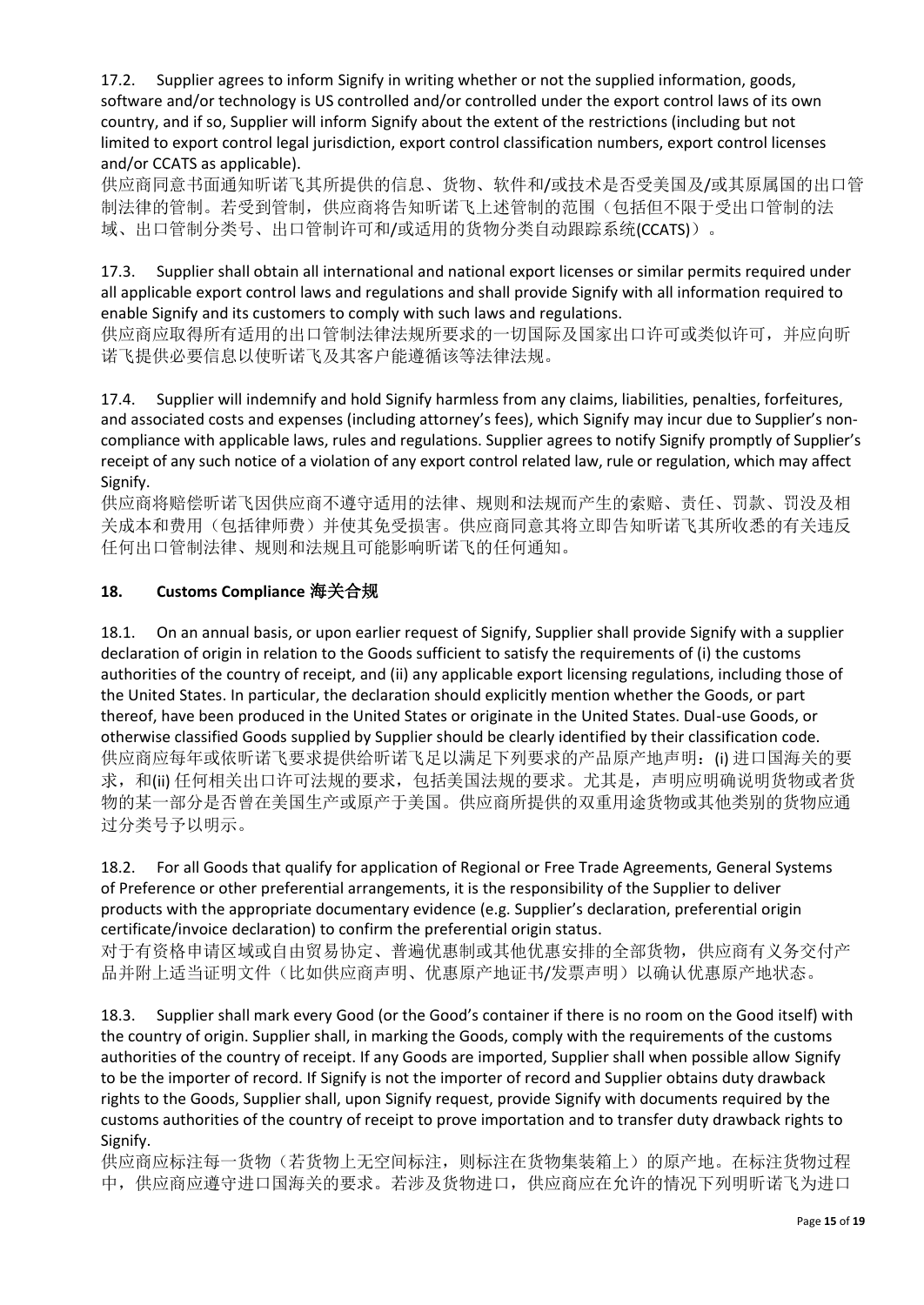商。若昕诺飞未列为进口商且供应商取得货物的关税退税权,则供应商应在昕诺飞提出要求后向昕诺 飞提供进口国海关要求的文件以证明进口,并向昕诺飞转让关税退税权。

## **19. Limitation of Liability of Signify** 昕诺飞责任限制

19.1. To the maximum extent permitted by applicable law, the total aggregate liability and obligations of Signify arising from or relating to any Agreement shall be limited to Signify's obligation to pay for the undisputed, due and payable invoices for the delivery of the Goods and Services in accordance with the such Agreement.

在法律允许的最大范围内, 昕诺飞因本协议及任何相关协议所产生的或与之有关的全部责任和义务, 不应超过昕诺飞对供应商依本协议及相关协议就其交付的产品和提供的服务所开具的无争议的到期应 付发票,所承担的发票金额付款义务。

#### **20. Force Majeure** 不可抗力

20.1. In the event that Supplier is prevented from performing any of its obligations under the Agreement for reason of force majeure (being an event unforeseeable and beyond the control of Supplier) and Supplier has provided sufficient proof for the existence of the force majeure, the performance of the obligation concerned shall be suspended for the duration of the force majeure. Signify shall be entitled to terminate the Agreement with immediate effect by written notice to Supplier, immediately if the context of the nonperformance justifies immediate termination, and in any event if the circumstance constituting force majeure endures for more than thirty (30) days and, upon such notice, Supplier shall not be entitled to any form of compensation in relation to the termination. Force majeure on the part of Supplier shall in any event not include shortage of personnel or production materials or resources, strikes, not officially declared epidemic or pandemic, breach of contract by third parties contracted by Supplier, financial problems of Supplier, nor the inability of Supplier to secure the necessary licenses in respect of software to be supplied or the necessary legal or administrative permits or authorizations in relation to the Goods or Services to be supplied.

若供应商因不可抗力(不可预见且超出供应商控制范围的事件)而无法履行任何协议义务,且供应商 已提供充分证据证明不可抗力的存在,则在不可抗力期间协议相关义务的履行中止。若无法履行的情 势使得立即终止协议合理,且在任何情况下不可抗力事件已持续超过三十(30)天,昕诺飞应有权书面通 知供应商后立即终止协议,且在发出上述通知后,供应商不得请求与协议终止有关的任何补偿。在任 何情况下,供应商方面之不可抗力不应包括人力、生产材料或资源的短缺、罢工、非官方公告的流行 病或传染病、供应商签约厂商违约、供应商财务问题、供应商无法取得所供应软件所需许可或有关所 供应货物或服务所需的法律或行政许可或授权。

#### **21. Suspension and Termination** 中止及解除

21.1. Without prejudice to any other right or remedy available to Signify under the Agreement or at law, Signify shall be entitled at its discretion to suspend the performance of its obligations under the Agreement in whole or in part or to terminate the Agreement in whole or in part by means of written notice to Supplier in the event that:

在不损害昕诺飞依协议或法律可享有的任何其他权利或救济的前提下,若有以下情形之一发生,昕 诺飞应有权自行决定在书面通知供应商后暂时中止履行协议下全部或部分义务或单方解除全部或部 分协议:

- (a) Supplier files a voluntary petition in bankruptcy or any voluntary proceeding relating to insolvency, receivership, liquidation, assignment for the benefit or creditors or similar proceeding; 供应商自愿申请破产或自愿进入资不抵债、接管、清算、分配权益给债权人程序或类似程序;
- (b) Supplier becomes the subject of a petition in bankruptcy or any proceeding relating to insolvency, receivership, liquidation, assignment for the benefit of creditors or similar proceeding; 供应商被申请破产宣告或被动进入资不抵债、接管、清算、分配权益给债权人程序或类似程 序;
- (c) Supplier ceases or threatens to cease to carry on business in the ordinary course;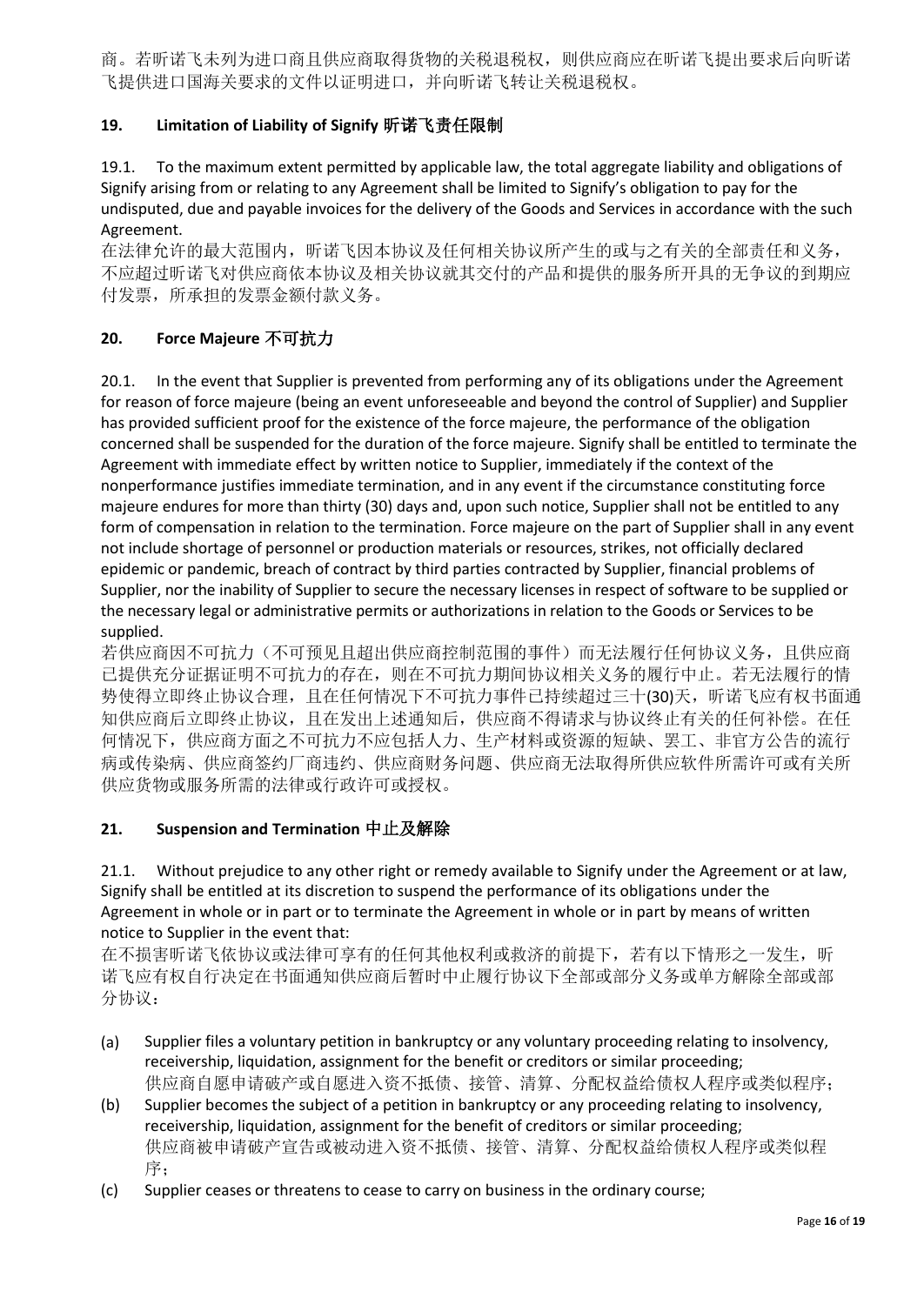供应商已停业或存在停业的危险;

- (d) Supplier breaches any of its obligations under the Agreement or Signify's, in its reasonable discretion, determines that Supplier cannot or shall not deliver the Goods or perform the Services as required; 供应商违反协议下任何义务,或昕诺飞依其合理判断认为供应商不能或将不会依协议的要求交 付货物或履行服务;
- (e) Supplier fails to provide adequate assurance of performance following request by Signify;or 供应商经昕诺飞要求后未能提供充分的履约担保;或。
- (f) the Control over Supplier is or will be transferred to others than those exercising Control at the effective date of an Agreement and if Signify has reasons to believe that this is contrary to Signify's justified business interests.

供应商控制权转移或将转移至不同于本协议生效日时的供应商控制人的实体,并且昕诺飞有理由 相信该等转移不利于昕诺飞的正当商业利益。

21.2. Signify shall not be liable to Supplier by virtue of exercising any of the rights under Clause 21.1. 昕诺飞无须因其行使第 21.1 条下任何权利而对供应商承担任何责任。

21.3. Signify may terminate the Agreement for convenience in whole or in part, at any time, by verbal and/or written notice prior to Supplier's written acknowledgement of Signify's purchase order or Supplier's performance under such Agreement. After Supplier has given written acknowledgement of Signify's purchase order or has commenced performance thereof, Signify may terminate such Agreement by giving 10 days prior written notice of such termination. At such time, Supplier shall minimize its expenditures under such Agreement unless otherwise directed by Signify. Signify's termination of this Agreement shall not constitute a default; however, Supplier shall be entitled to receive a remuneration under such Agreement based on Supplier's actual and reasonable and demonstrable costs and fees due up to the effective date of such termination.

昕诺飞可为方便之目的在供应商书面确认或实际履行本协议及/或昕诺飞的订单之前以口头及/或书面形 式终止本协议及/或订单。在供应商书面确认或已经实际开始履行本协议及/或昕诺飞的订单之后, 昕诺 飞可在提前 10 日通知供应商后终止本协议及/或订单。此时,供应商应将其在本协议及/或订单下所发 生的支出最小化,除非昕诺飞另有指示。昕诺飞终止本协议及/或订单不应构成违约;但是,供应商应 有权就其截至终止日之前所产生的实际的、合理的、可证明的费用获得相应补偿。

## **22. Confidentiality** 保密

22.1. Supplier shall treat all information provided by or on behalf of Signify or generated by Supplier for Signify under the Agreement, including without limitation, the existence and content of the Agreement, as confidential. All such information shall be used by Supplier only for the purposes of the Agreement. Supplier shall protect Signify' information using not less than the same degree of care with which it treats its own confidential information, but at all times shall use at least reasonable care. All such information shall remain the property of Signify and Supplier shall, upon Signify's demand, promptly return to Signify all such information and shall not retain any copy thereof.

供应商应为协议下由昕诺飞或其代表提供以及由供应商为昕诺飞生成的全部信息,包括但不限于本协 议的存在及内容,负保密义务。供应商应仅出于协议目的使用全部上述信息。供应商应以不低于保护 自身保密信息之合理注意程度保护昕诺飞的保密信息,并始终至少尽合理注意义务。全部该等保密信 息应始终属于昕诺飞的财产,且经昕诺飞要求,供应商应立即向昕诺飞返还全部上述信息并不得保留 任何副本。

#### **23. Insurance** 保险

23.1. Supplier will maintain comprehensive or commercial general liability insurance (including products liability, property damage and personal injury liability, and any other liability as may be requested by Signify) with, unless otherwise agreed by Signify, a minimum limit of five million Euro for claims of bodily injury, including death, and any other damages that may arise from use of the Goods or Services or acts or omissions of Supplier under the Agreement. Such insurance policies will be written with appropriately licensed and financially responsible insurers. Supplier shall inform Signify of any cancellation or reduction in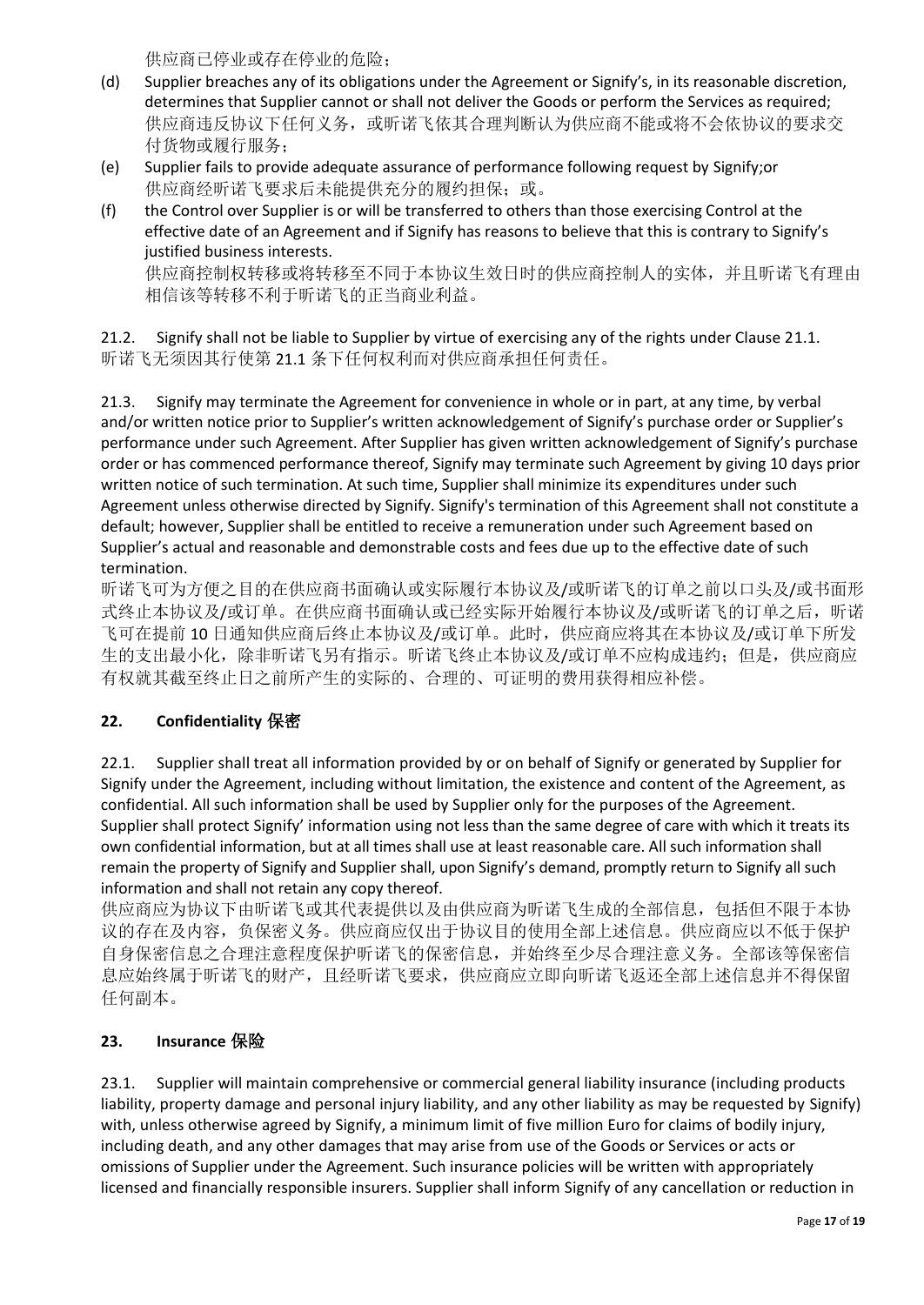coverage with a minimum of 30 days prior written notice. Certificates of insurance evidencing the required coverage and limits and insurance policies shall be furnished to Signify upon Signify's request.

供应商将购买商业综合或一般责任险(包括产品责任、财产损失和人身伤害以及昕诺飞可能要求的 任何其他责任)。除非昕诺飞另行同意,有关人身伤害(包括死亡、货物或服务的使用所导致的损 害以及供应商在协议下的作为或不作为所导致的损害)的保险金额应不低于五百万欧元。上述保单 应由持有适当许可证并具有财务责任能力的保险商以书面形式开具。供应商应至少提前三十(30)日 书面通知昕诺飞取消或缩减的承保范围。应昕诺飞要求,供应商应向昕诺飞出具关于所须承保范围 和额度的保险证明和保单。

### **24. Miscellaneous** 其他条款

24.1. Supplier shall provide Goods and render Services hereunder as an independent contractor and not as an agent of Signify and nothing contained in the Agreement is intended to create a partnership, joint venture or employment relationship between the parties irrespective of the extent of economic dependency of Supplier on Signify.

供应商应作为独立缔约方而非昕诺飞的代理人提供并履行协议下的货物和服务。无论供应商对昕诺 飞的经济依赖程度如何,协议任何内容均未旨在建立双方之间的任何合伙、合资或雇佣关系。

24.2. Supplier shall not subcontract, transfer, pledge or assign any of its rights or obligations under the Agreement without the prior written consent of Signify. Any not such pre-approved subcontracting, transfer, pledge or assignment shall be null and void and have no effect vis-à-vis such third party. 未经昕诺飞事前书面许可,供应商不得将其在协议下的权利或义务转包、转移、质押或转让给第三 人。未经昕诺飞事先批准的任何转包、转移、质押或转让,应认定为无效且对该等第三人不发生效 力。

24.3. The rights and remedies reserved to Signify are cumulative and are in addition to any other or future rights and remedies available under the Agreement, at law or in equity. 昕诺飞基于协议或依法律或衡平法可享有的权利及救济均可累计适用。

24.4. Supplier shall provide Signify written notice of all product discontinuances twelve (12) months prior to the last order date, including as a minimum Signify part numbers, substitutions, and last order and shipment dates.

若有产品停产,供应商应在最后订货日前十二(12)个月书面通知昕诺飞,并应至少告知货物零件编号、 替代货物、最后订货日及交货日。

24.5. Neither the failure nor the delay of Signify to enforce any provision of the Agreement shall constitute a waiver of such provision or of the right of Signify to enforce each and every provision of the Agreement. No course or prior dealings between the parties and no usage of the trade shall be relevant to determine the meaning of the Agreement. No waiver, consent, modification or amendment of the terms of the Agreement shall be binding unless made in a writing specifically referring to the Agreement signed by Signify and Supplier.

昕诺飞未履行或迟延履行协议任何条款之行为不应构成昕诺飞对该条款或昕诺飞行使任何其他条款之 权利的放弃。供应商与昕诺飞之间先前的交易方式及商业惯例不得用以解释协议。对协议条款的任何 放弃、同意、修改或修正仅在双方明确签署书面文件后生效。

24.6. In the event that any provision(s) of these General Conditions of Purchase and of the Agreement shall be held invalid, unlawful or unenforceable by a court of competent jurisdiction or by any future legislative or administrative action, such holding or action shall not negate the validity or enforceability of any other provisions of the Agreement. Any such provision held invalid, unlawful or unenforceable, shall be substituted by a provision of similar import reflecting the original intent of the clause to the extent permissible under applicable law.

若本通用采购条款及协议的任一条款被有管辖权的法院或立法或行政机关认定为无效、违法或不可执 行,该等认定不应否决协议其他条款的效力或可执行力。被认定为无效、违法或不可执行的条款应以 法律允许范围内接近原条款本意的条款来替代。